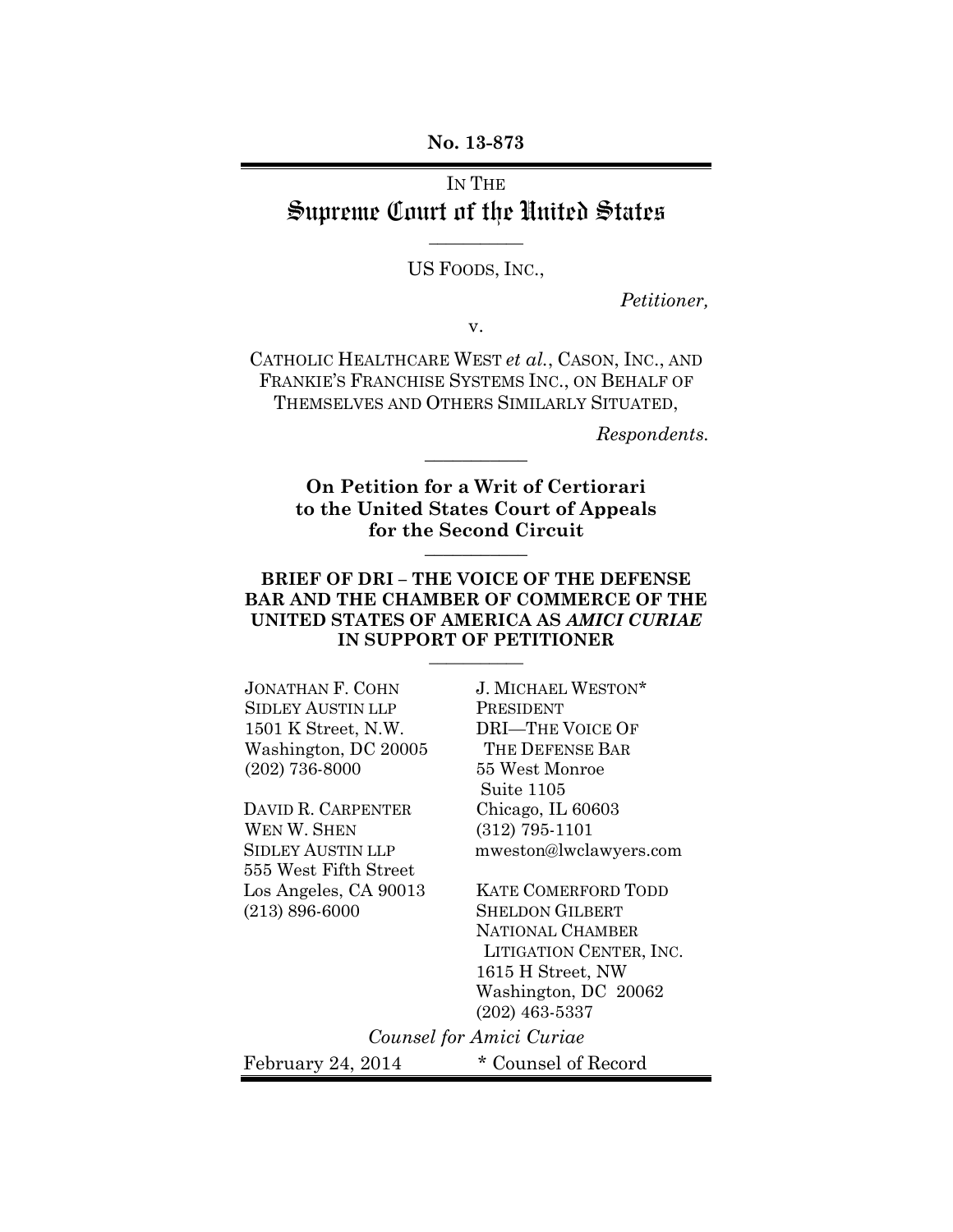### TABLE OF CONTENTS

|--|

|                                                                                                                                                                    | $\ddot{\textbf{i}}$ |
|--------------------------------------------------------------------------------------------------------------------------------------------------------------------|---------------------|
|                                                                                                                                                                    | 1                   |
|                                                                                                                                                                    | $\overline{2}$      |
| REASONS FOR GRANTING THE PETITION                                                                                                                                  | $\overline{4}$      |
| I. THE COURT SHOULD ACCEPT REVIEW<br>TO ADDRESS THE AVAILABILITY OF A<br>CLASSWIDE "PRESUMPTION" OR "IN-<br>FERENCE" OF RELIANCE OUTSIDE<br>THE SECURITIES CONTEXT | $\overline{4}$      |
| A. The Second Circuit's Decision Allows<br>The Class Action Procedure To Distort<br>The Burden Of Proof And Availability Of                                        | 5                   |
| B. Limiting The "Presumption Of Reliance"<br>In Class Actions Is A Matter Of National                                                                              | 10                  |
| II. THE COURT SHOULD ACCEPT REVIEW<br>TO ADDRESS THE SCOPE OF RICO                                                                                                 | 15                  |
|                                                                                                                                                                    | 18                  |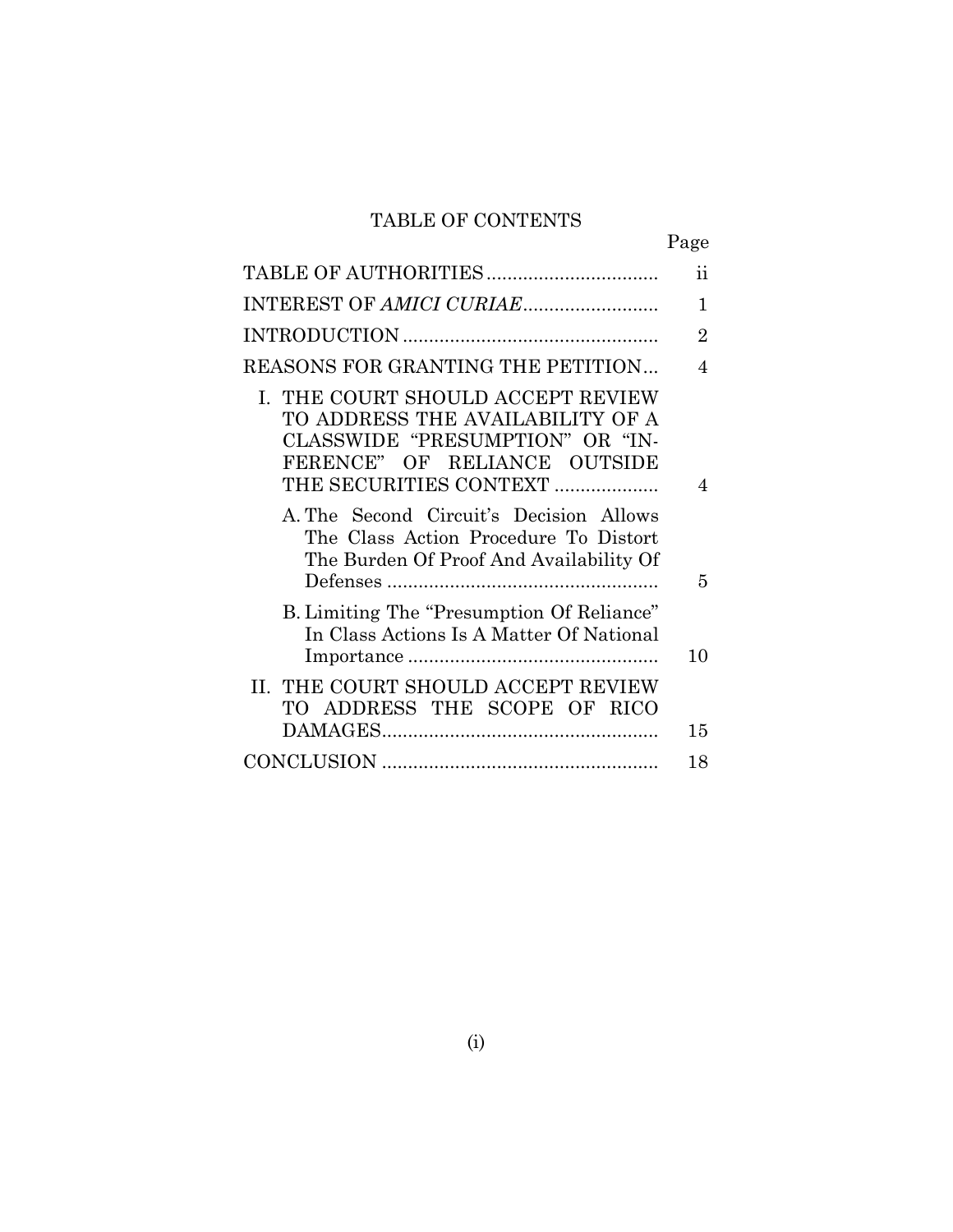# TABLE OF AUTHORITIES

ii

CASES Page

| Amato v. Gen. Motors Corp., 463 N.E.2d        |    |
|-----------------------------------------------|----|
|                                               | 11 |
| Amchem Prods. v. Windsor, 521 U.S. 591        |    |
|                                               | 5  |
| Benedict v. Altria Grp. Inc., 241 F.R.D. 668  |    |
|                                               | 10 |
| Broussard v. Meineke Disc. Muffler Shops,     |    |
| Inc., 155 F.3d 331 (4th Cir. 1998)            | 5  |
| Captain & Co. v. Stenberg, 505 N.E.2d 88      |    |
|                                               | 10 |
| Castano v. Am. Tobacco Co., 84 F.3d 734       |    |
| (5th Cir. 1996)                               | 14 |
| Chaset v. Fleer/Skybox Int'l, LP, 300 F.3d    |    |
| 1083 (9th Cir. 2002)                          | 16 |
| Contos v. Wells Fargo Escrow Co., No. C08-    |    |
| 838Z, 2010 WL 2679886 (W.D. Wash.             |    |
|                                               | 7  |
| Coopers & Lybrand v. Livesay, 437 U.S.        |    |
|                                               | 14 |
| Cox v. Sears Roebuck & Co., 647 A.2d 454      |    |
|                                               | 12 |
| Deposit Guar. Nat'l Bank v. Roper, 445        |    |
| U.S. 326 (1980)                               | 14 |
| Dungan v. Acad. at Ivy Ridge, 249 F.R.D.      |    |
|                                               | 7  |
| Dura Pharms., Inc. v. Broudo, 544 U.S. 336    |    |
|                                               | 14 |
| Erica P. John Fund, Inc. v. Halliburton       |    |
| Co., 718 F.3d 423 (5th 2013), cert.           |    |
| granted, 82 U.S.L.W. 3296 (U.S. Nov. 15,      |    |
|                                               | 3  |
| Fetlier v. Animation Celection, Inc., 13 P.3d |    |
|                                               | 11 |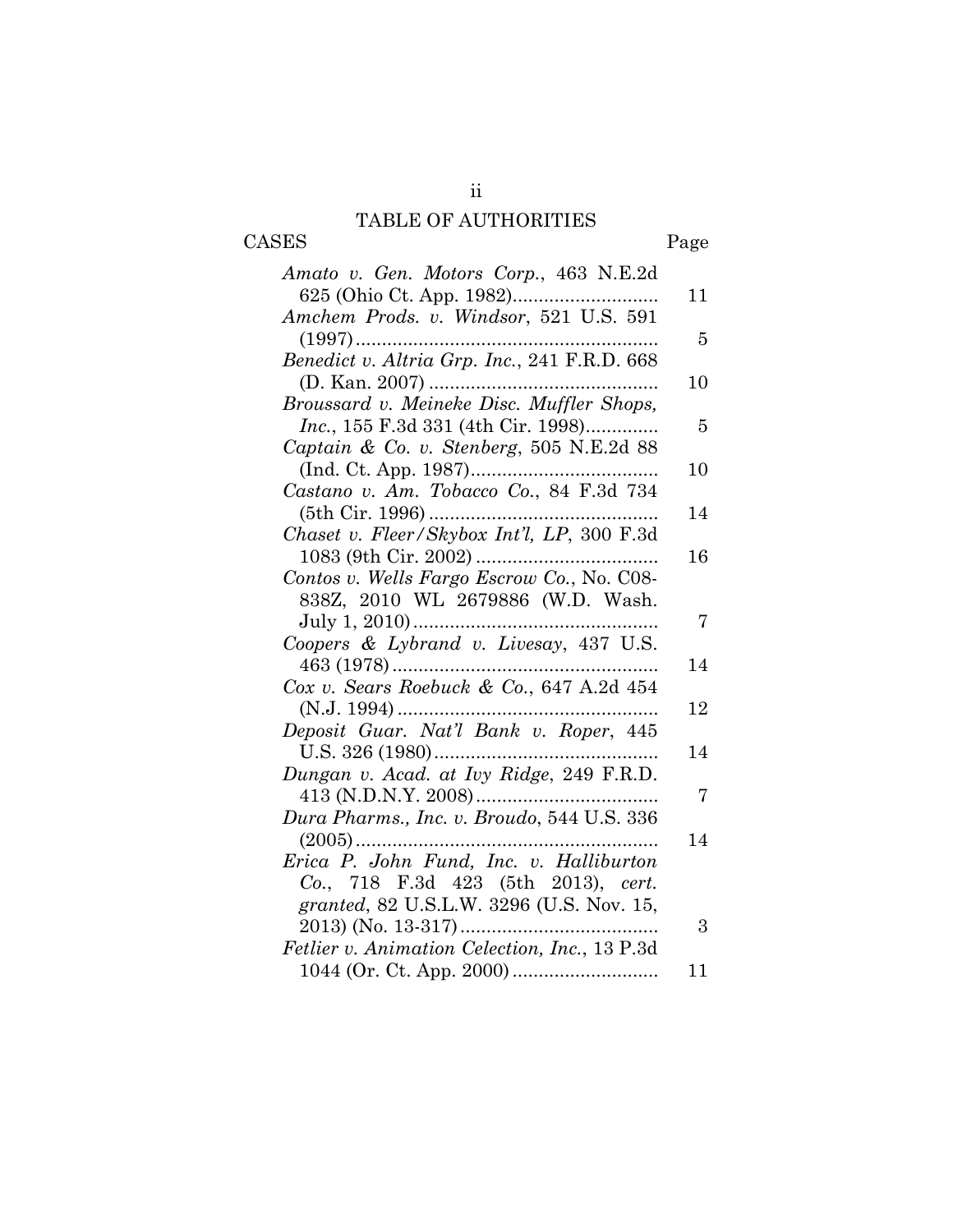| TABLE OF AUTHORITIES – continued           |                |
|--------------------------------------------|----------------|
|                                            | Page           |
| Fraser Eng'g Co. v. Desmond, 524 N.E.2d    |                |
|                                            | 12             |
| Garcia v. Medved Chevrolet, Inc., 240 P.3d |                |
| 371 (Colo. App. 2009), aff'd, 263 P.3d 92  |                |
|                                            | 10             |
| Grp. Health Plan, Inc. v. Philip Morris,   |                |
| <i>Inc.</i> , 621 N.W.2d 2 (Minn. 2001)    | 12             |
| Halliburton Co. v. Erica P. John Fund,     |                |
| Inc., No. 13-317 (U.S. granted Nov. 15,    |                |
|                                            | $\overline{2}$ |
| In re Hydrogen Peroxide Antitrust Litig.,  |                |
| 552 F.3d 305 (3d Cir. 2009)                | 14             |
| Jackson v. Sedgwick Claims Mgmt. Servs.,   |                |
| Inc., 731 F.3d 556 (6th Cir. 2013)         | 16             |
| Jarrett v. Panasonic Corp. of N. Am., No.  |                |
| 4:12-cv-00739-SWW, 2013 U.S. Dist.         |                |
| LEXIS 97983 (E.D. Ark. June 21, 2013)      | 10             |
| Kuehn v. Stanley, 91 P.3d 346 (Ariz. Ct.   |                |
|                                            | 10             |
| Liquid Air Corp. v. Rogers, 834 F.2d 1297  |                |
|                                            | 16             |
| Mathon v. Marine Midland Bank, N.A.,       |                |
| 875 F. Supp. 986 (E.D.N.Y. 1995)           | 18             |
| McLaughlin v. Am. Tobacco Co., 522 F.3d    |                |
| 215 (2d Cir.), abrogated on other grounds  |                |
| by Bridge v. Phoenix Bond & Indem. Co.,    |                |
| 553 U.S. 639 (2008), as recognized in      |                |
| UFCW Local 1776 v. Eli Lilly & Co., 620    |                |
|                                            | 16             |
| Nw. Pub. Serv. v. Union Carbide Corp., 236 |                |
| F. Supp. 2d 966 (D.S.D. 2002)              | 11             |
| Oliveira v. Amoco Oil Co., 776 N.E.2d 151  |                |
| $(III. 2002)$                              | 12             |
|                                            |                |
|                                            | 13             |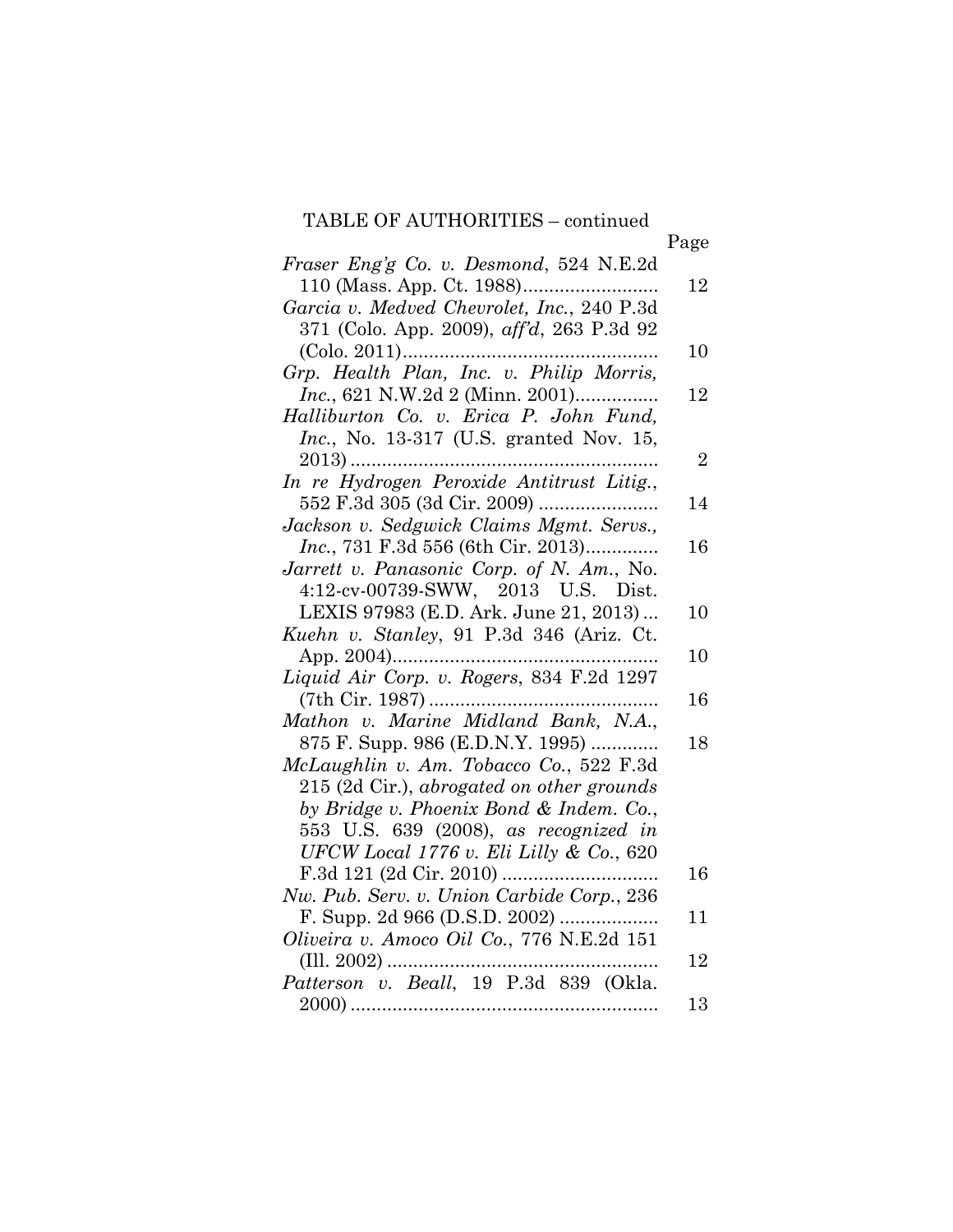|                                              | Page           |
|----------------------------------------------|----------------|
| Pickett v. Holland Am. Line-Westours, Inc.,  |                |
|                                              | 13             |
| Poulos v. Caesars World, Inc., 379 F.3d 654  |                |
|                                              | 7              |
| Price v. Pinnacle Brands, Inc., 138 F.3d     |                |
|                                              | 16             |
| Regions Bank v. J.R. Oil Co., 387 F.3d 721   |                |
|                                              | 16             |
| Sandwich Chef of Tex. v. Reliance Nat.       |                |
| Indem. Ins. Co., 319 F.3d 205 (5th Cir.      |                |
|                                              | 6              |
| Shady Grove Orthopedic Assocs., P.A. v.      |                |
| Allstate Ins. Co., 130 S. Ct. 1431 (2010)    | 5              |
| In re St. Jude Med., Inc., 522 F.3d 836 (8th |                |
|                                              |                |
| Steele v. Hosp. Corp. of Am., 36 F.3d 69     |                |
|                                              | 15             |
| Stephenson v. Capano Dev., Inc., 462 A.2d    |                |
|                                              | 10             |
| Stutman v. Chem. Bank, 731 N.E.2d 608        |                |
|                                              | 12             |
| Tucker v. Boulevard At Piper Glen LLC,       |                |
| 564 S.E.2d 248 (N.C. Ct. App. 2002)          | 11             |
| Wal-Mart Stores, Inc. v. Dukes, 131 S. Ct.   |                |
|                                              | $\overline{5}$ |
| Waste Mgmt. Holdings, Inc. v. Mowbray,       |                |
| 208 F.3d 288 (1st Cir. 2000)                 | 14             |
| Weinberg v. Sun Co., 777 A.2d 442 (Pa.       |                |
|                                              | 11             |
| Weiss v. Cassidy Dev. Corp., No. 206766,     |                |
| 2003 WL 22519650 (Va. Cir. Ct. Aug. 18,      |                |
| 2003)                                        | 11             |
|                                              |                |
|                                              | 11             |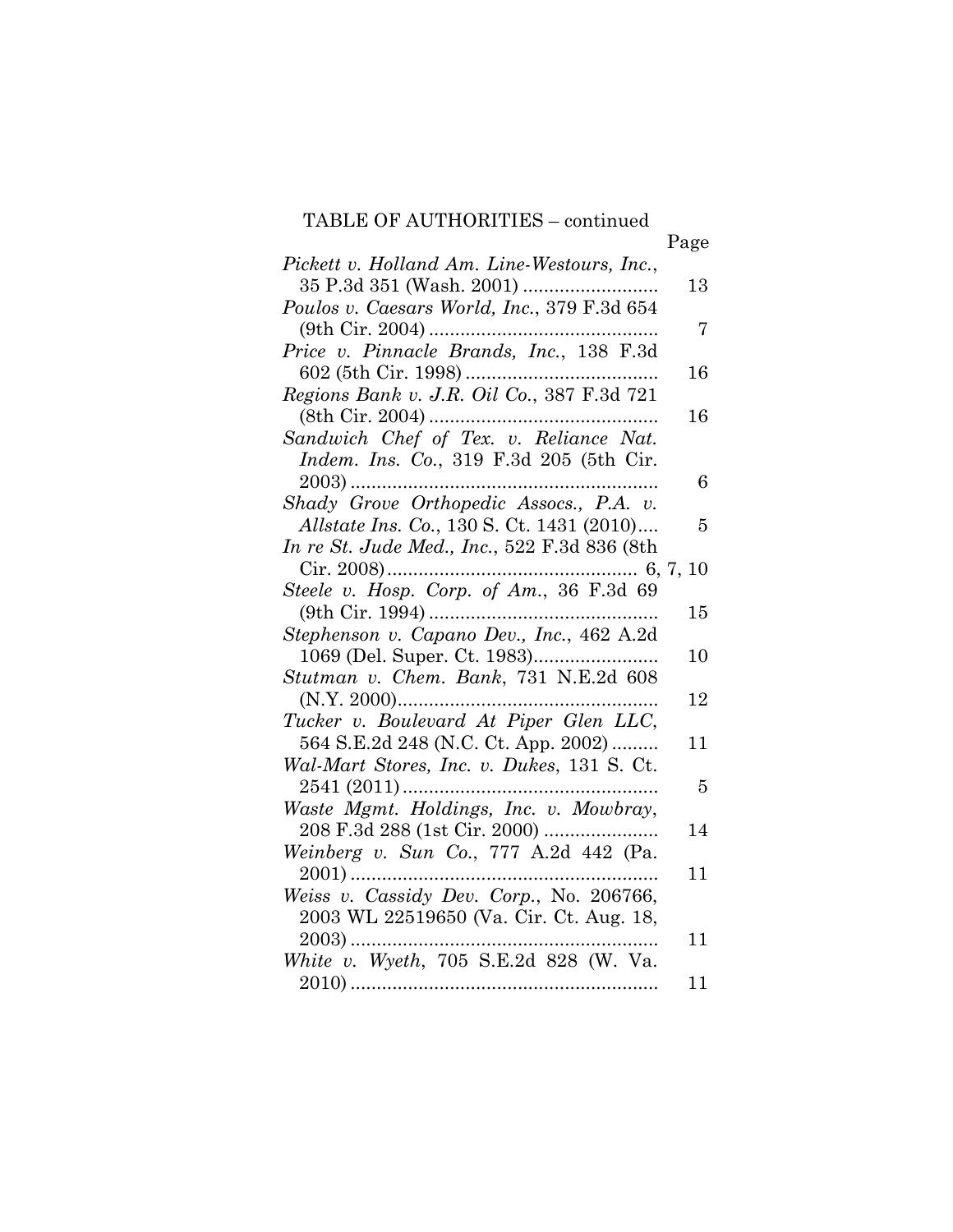| TABLE OF AUTHORITIES – continued                             |      |
|--------------------------------------------------------------|------|
|                                                              | Page |
| Wilson v. Blue Ridge Elec. Membership                        |      |
| Corp., 578 S.E.2d 692 (N.C. Ct. App.                         |      |
|                                                              | 13   |
| Woods v. Walgreen Co., No. 3:01 CV-646-S,                    |      |
| 2003 WL 1239364 (W.D. Ky. Mar. 17,                           |      |
|                                                              | 12   |
| Young v. W. Coast Indus. Relations Ass'n,                    |      |
| <i>Inc.</i> , 763 F. Supp. 64 (D. Del. 1991), $\alpha f/d$ , |      |
| 961 F.2d 1570 (3d Cir. 1992)                                 | 17   |
| Zimmerman v. Bell, 800 F.2d 386 (4th Cir.                    |      |
|                                                              | 7    |

### STATUTES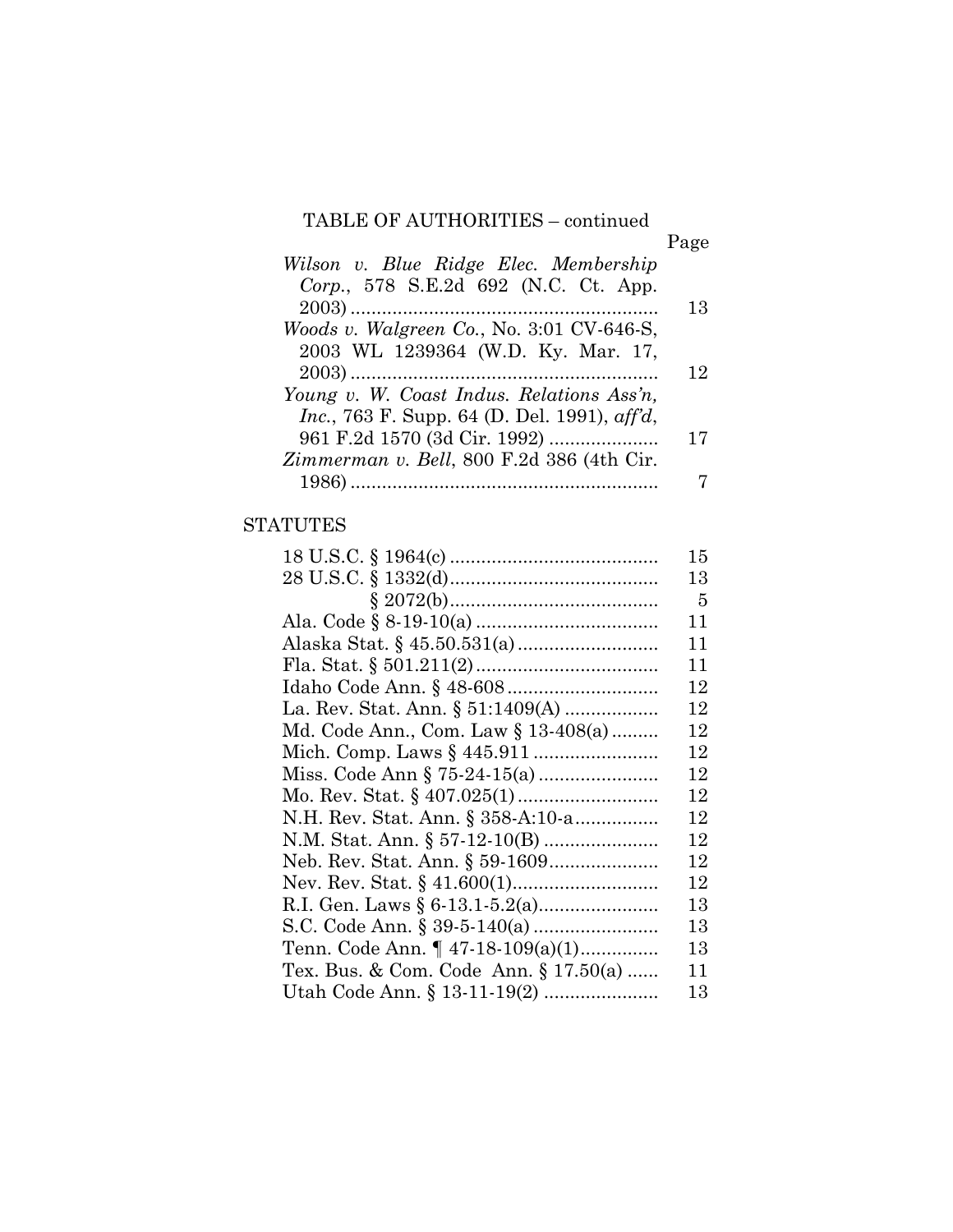### Page

| -13 |
|-----|
| 13  |

### SCHOLARLY AUTHORITY

| Richard A. Nagareda, Aggregation and Its |    |
|------------------------------------------|----|
| Discontents: Class Settlement Pressure,  |    |
| ClassWide Arbitration, and CAFA, 106     |    |
|                                          | 14 |

### OTHER AUTHORITY

|  | Barbara J. Rothstein & Thomas E.        |  |    |
|--|-----------------------------------------|--|----|
|  | Willging, Fed. Judicial Ctr., Managing  |  |    |
|  | Class Action Litigation: A Pocket Guide |  |    |
|  |                                         |  | 14 |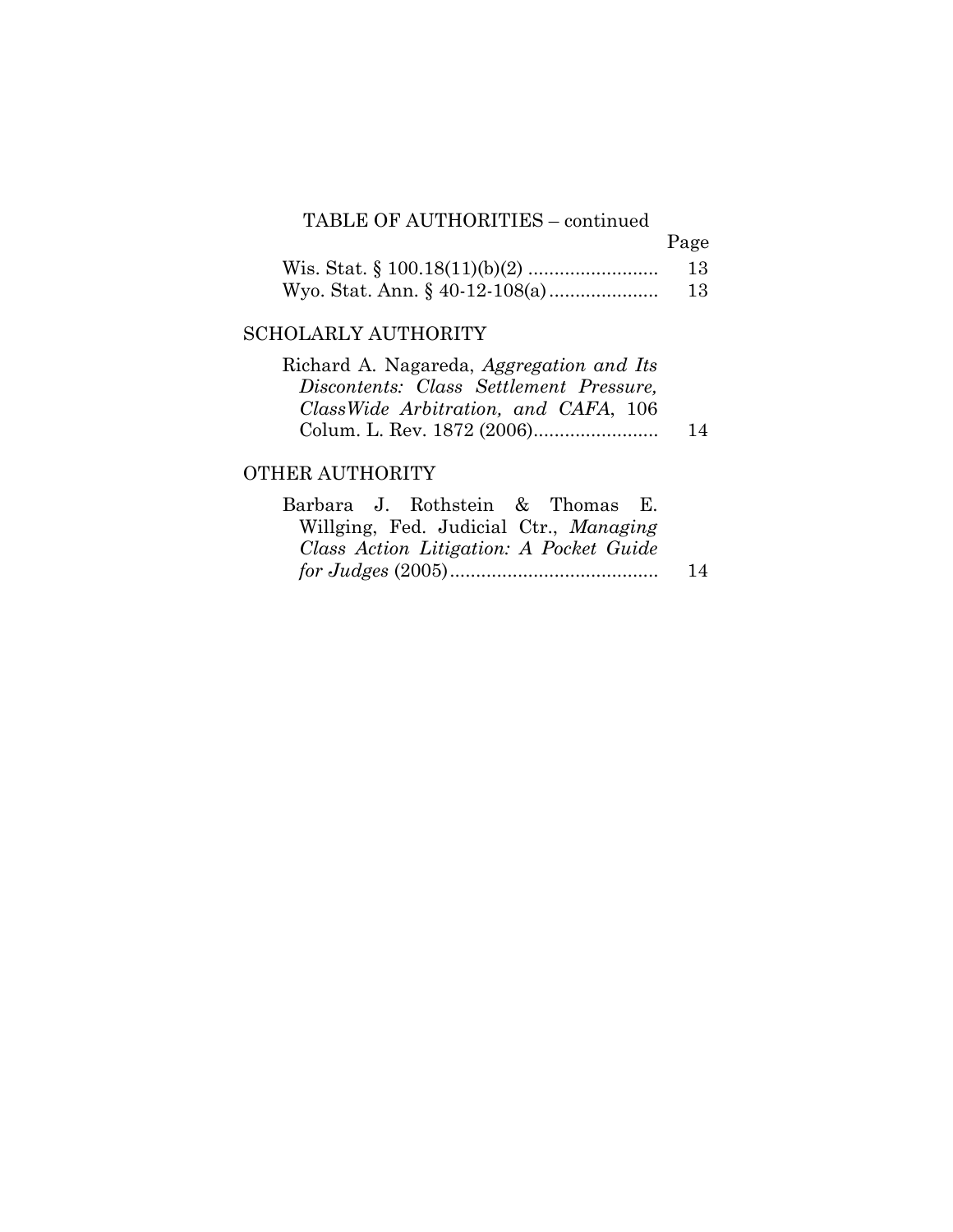#### **INTEREST OF** *AMICI CURIAE*[1](#page-7-0)

*Amicus curiae* DRI – the Voice of the Defense Bar is an international organization that includes more than 23,000 attorneys involved in the defense of civil litigation. DRI is committed to enhancing the skills, effectiveness, and professionalism of defense attorneys. Because of this commitment, DRI seeks to address issues germane to defense attorneys, to promote the role of the defense lawyer, to improve the civil justice system, and to preserve the civil jury. DRI has long been a voice in the ongoing effort to make the civil justice system more fair, efficient, and – where national issues are involved – consistent. To promote these objectives, DRI participates as *amicus curiae* in critical cases raising issues of importance to its members, their clients, and the judicial system.

The Chamber of Commerce of the United States of America (the "Chamber") is the world's largest business federation. The Chamber represents 300,000 direct members and indirectly represents the interests of three million companies and professional organizations of every size, in every industry sector, and from every region of the country. An important function of the Chamber is to represent the interests of its members in matters before Congress, the

 $\overline{a}$ 

<span id="page-7-0"></span><sup>1</sup> Pursuant to Supreme Court Rule 37.6, *amicus curiae* states that no counsel for any party authored this brief in whole or in part and that no entity or person, aside from *amicus curiae*, its members, and its counsel, made any monetary contribution towards the preparation and submission of this brief. Pursuant to Supreme Court Rule 37.2(a), *amicus curiae* certifies that counsel of record for both petitioners and respondents have, after timely notification, consented to this filing in letters on file with the Clerk's office.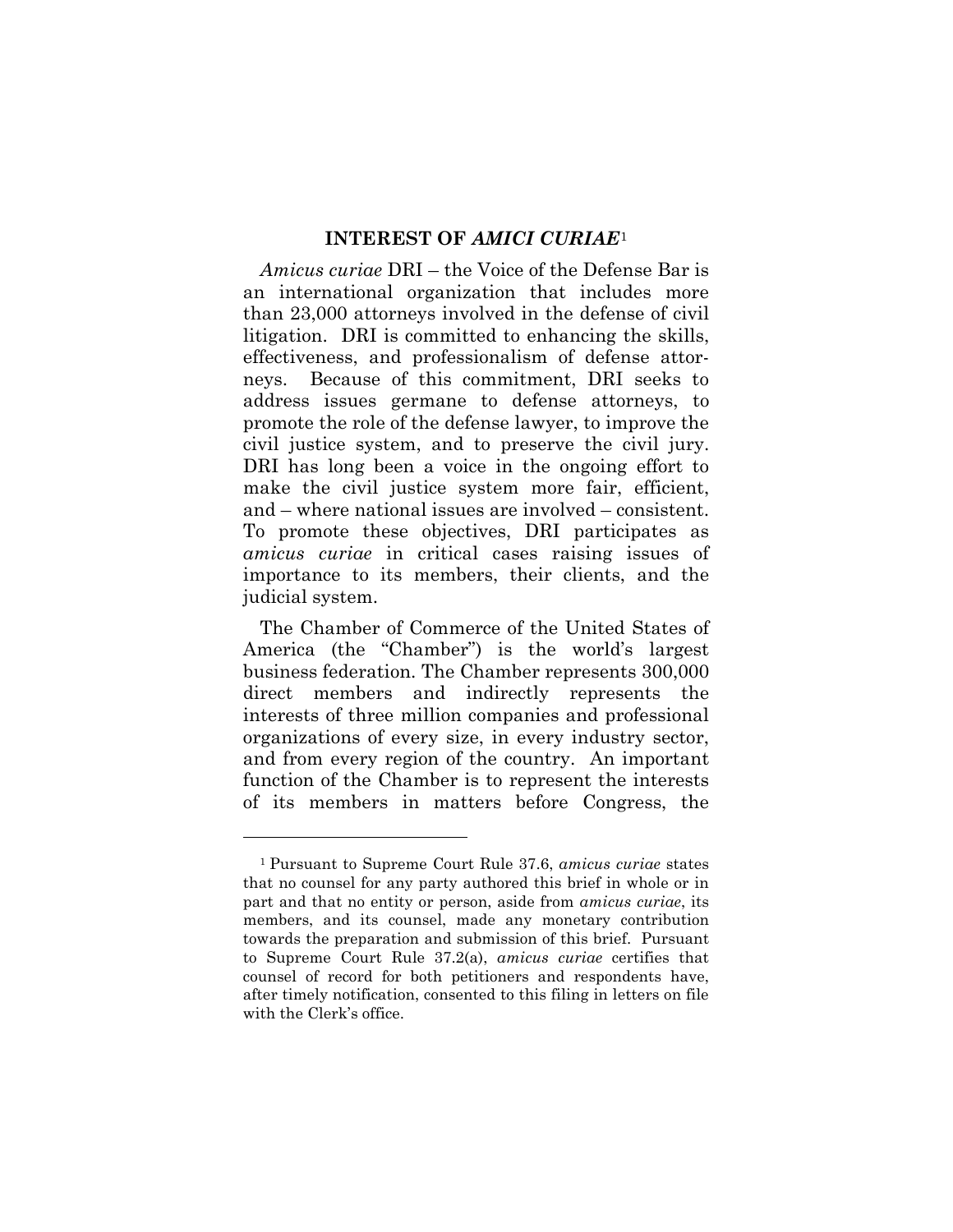Executive Branch, and the courts, and the Chamber regularly files *amicus* briefs in cases of significance to the business community and for the judicial system.

This is just such a case, as the decision below threatens to promote rampant abuse of class action procedure. *Amici'*s members regularly defend against putative class actions in a variety of contexts, including where, as here, plaintiffs seek a classwide presumption of reliance to relieve themselves of their burden of proof. DRI and the Chamber each has participated as *amicus* at the petition and merits stage in *Halliburton Co. v. Erica P. John Fund, Inc.*, No. 13-317 (U.S. granted Nov. 15, 2013), and this case has similar importance for the countless additional contexts in which plaintiffs would seek to invoke such a presumption.

The stakes could not be more significant. As this Court has recognized, certification can create enormous hydraulic pressure to settle even the most meritless suits, as companies try to avoid betting their futures on a roll of the courthouse dice. Such pressure becomes even greater in the RICO context, where treble damages are at stake. Accordingly, DRI's members have a substantial interest in this Court reining in sprawling RICO class actions, like the one at hand, as well as resolving the wellentrenched circuit split on whether contractexpectancy damages are available in a RICO case.

#### **INTRODUCTION**

Disregarding this Court's precedents, the Second Circuit affirmed certification of an unprecedented nationwide class of 75,000 separate businesses from around the country who signed separate contracts following separate negotiations. In so doing, the court disregarded individualized issues of reliance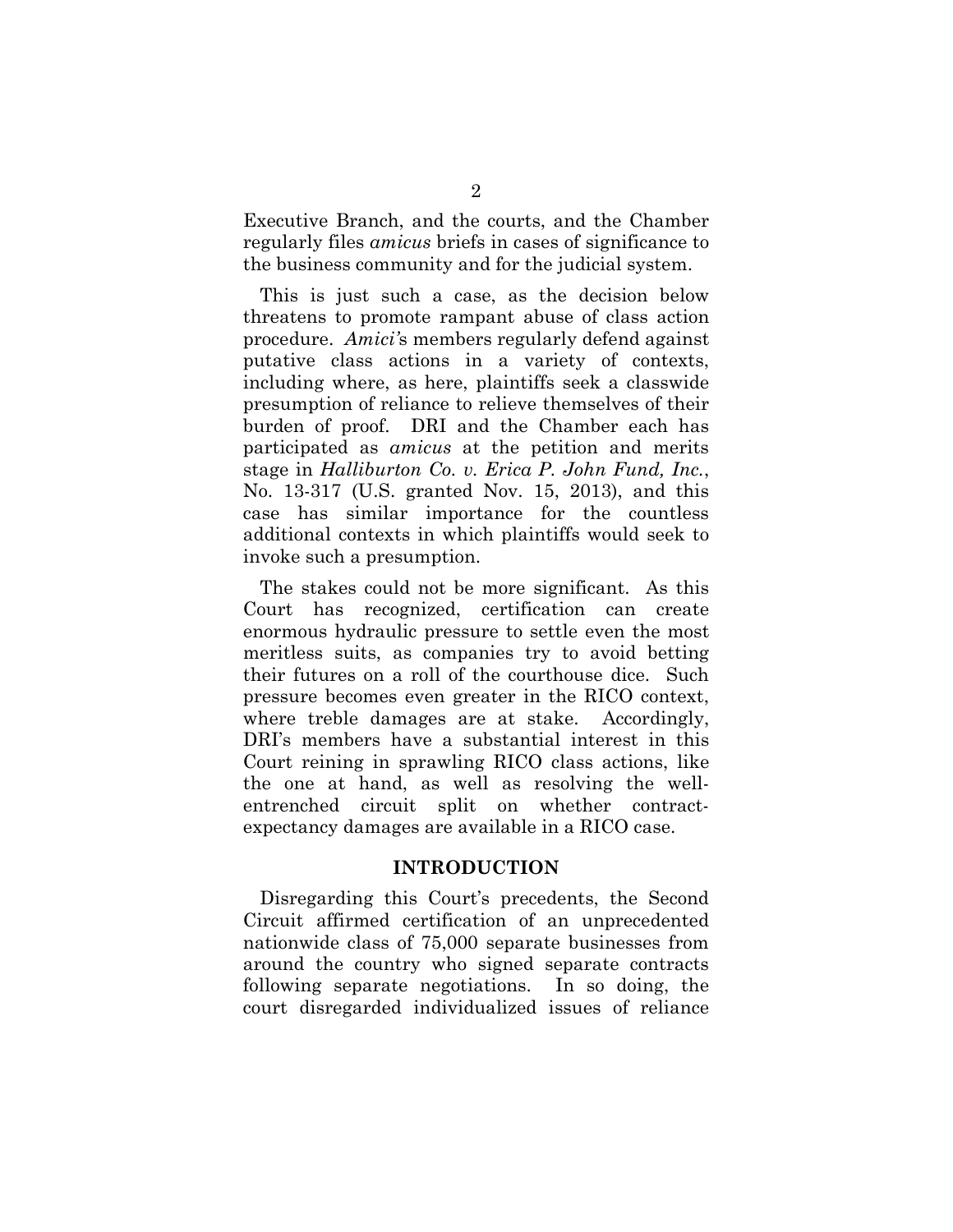and damages, and transformed this breach of contract dispute into a monolithic RICO class action that exposes petitioner to exponential liability.

*Amici* agree that each of the issues presented in the petition is significant. *Amici* write separately, however, to discuss two of the issues, which have broad implications for class actions within the RICO context and beyond.

*First*, contrary to the general rule that cases requiring individual reliance are *not* suitable for class treatment, the Second Circuit certified the RICO class by allowing a presumption of reliance arising from the mere payment of an invoice. As a result, the Court relieved plaintiffs of their burden of proving actual reliance and effectively eliminated defenses that could have been raised as to individual plaintiffs' claim.

The use of a classwide presumption of reliance is a transformative issue in class action practice. It goes to the core of balancing expediency with the requirements of the Rules Enabling Act, the Due Process Clause, and fundamental fairness. In the securities context, of course, the presumption has a specific, though dubious, underpinning in the "efficient markets" theory, *see, e.g.*, *Erica P. John Fund, Inc. v. Halliburton Co.*, 718 F.3d 423, 429 (5th Cir. 2013), *cert. granted*, 82 U.S.L.W. 3295 (U.S. Nov. 15, 2013) (No. 13-317). Outside that limited context and in cases such as this one, the presumption is even less defensible. There is simply no reason to think that 75,000 disparate contracting parties, each with its own knowledge base and course of dealing, would have relied upon the same information. Moreover, plaintiffs' "invoice theory" could have the most far-reaching of consequences: If mere payment of a bill were treated as evidence of reliance, it would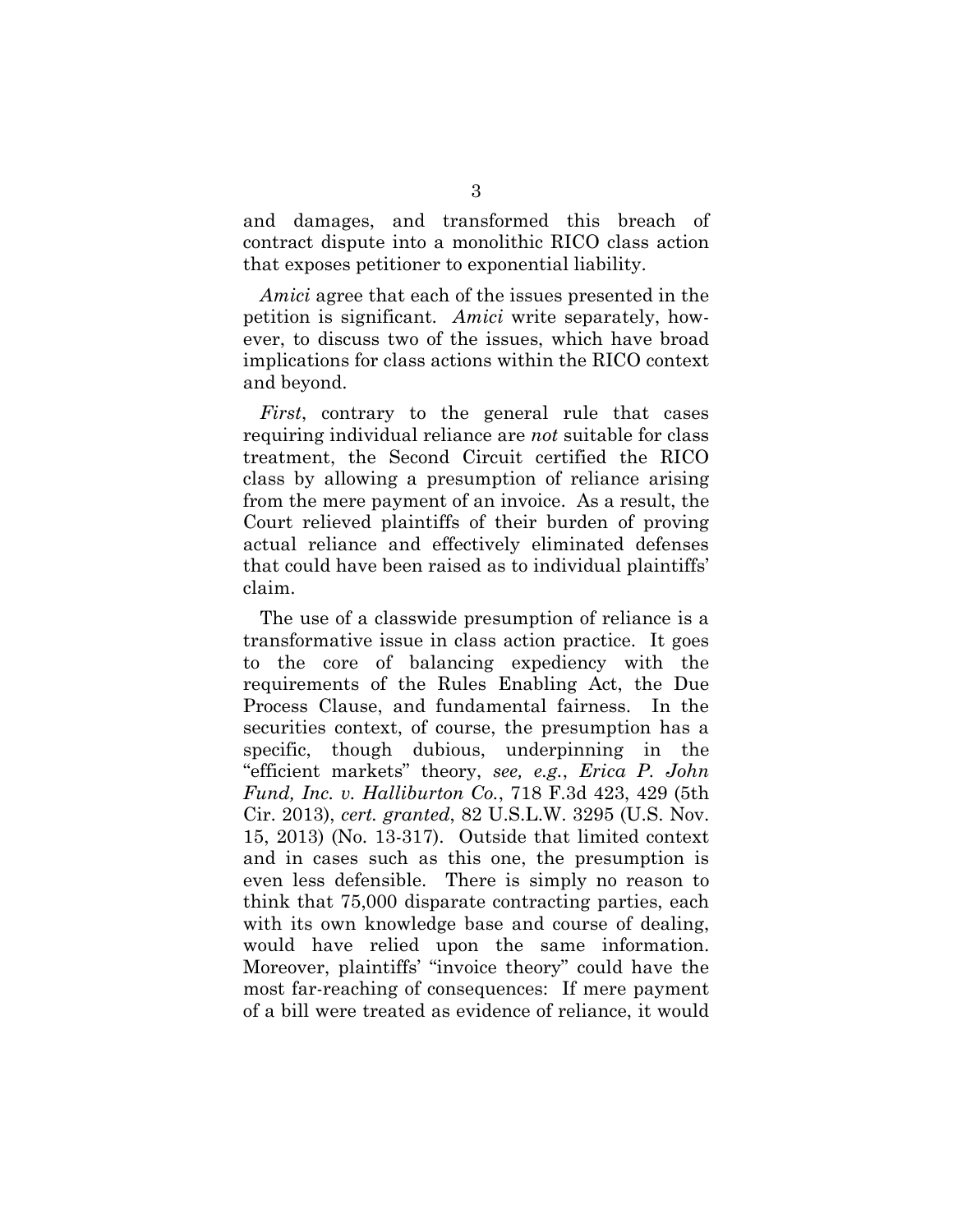be difficult to imagine a situation in which the theory *could not* be invoked.

*Second*, this Court needs to resolve the proper scope of damages in a civil RICO action predicated on a contract dispute, and decide whether contractexpectancy damages are available. As set forth in the petition, there is a clear circuit split on the issue, and the decision below deepens the split.

Immediate resolution of this question is necessary because decisions that permit expectancy damages in RICO contract disputes effectively federalize those contract disputes. And, given that RICO claims carry the threat of treble damages, the hydraulic pressure to settle those cases upon certification is magnified. By making it easier to certify sweeping RICO classes and expanding the damages plaintiffs can seek, the decision below provides overwhelming incentives to bring such actions and to extract nuisance settlements.

Accordingly, this Court should grant the petition.

#### **REASONS FOR GRANTING THE PETITION**

**I. THE COURT SHOULD ACCEPT REVIEW TO ADDRESS THE AVAILABILITY OF A CLASSWIDE "PRESUMPTION" OR "IN-FERENCE" OF RELIANCE OUTSIDE THE SECURITIES CONTEXT.**

This case raises fundamental questions about a plaintiffs' ability to establish reliance through generalized proof. As explained below, the Court allowed an "invoice theory" of presumed classwide reliance that relieved plaintiffs of their burden of proving individual reliance. Only this Court can correct this significant departure from its precedent.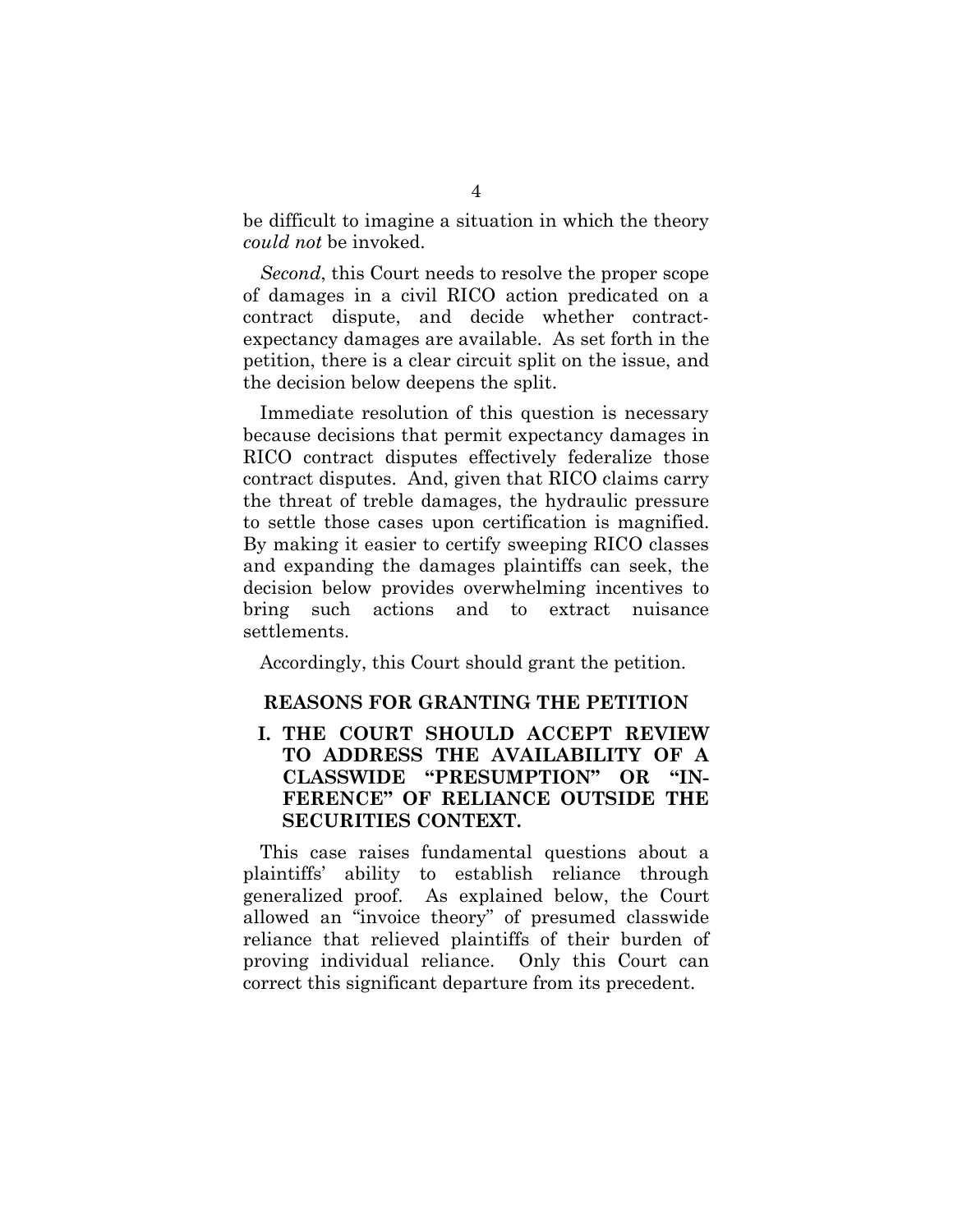### **A. The Second Circuit's Decision Allows The Class Action Procedure To Distort The Burden Of Proof And Availability Of Defenses.**

1. A basic principle of Rule 23 jurisprudence is that the class-action procedure cannot be allowed to modify or abridge the substantive rights, burdens of proof, or available defenses for the underlying claim. That principle flows from the Rules Enabling Act, as well as the demands of fairness and due process. *See*  28 U.S.C. § 2072(b) (providing that Federal Rules of Civil Procedure "shall not abridge, enlarge or modify any substantive right"); *Shady Grove Orthopedic Assocs., P.A. v. Allstate Ins. Co.*, 130 S. Ct. 1431, 1443 (2010) (plurality opinion) (class actions may proceed only where it "leaves the parties' legal rights and duties intact and the rules of decision unchanged"); *Amchem Prods. v. Windsor*, 521 U.S. 591, 615 (1997) (emphasizing that Rule 23 must be interpreted in light of the Rules Enabling Act and not sacrifice fairness).

It is thus critical that the "rigorous analysis" required by Rule 23 be rooted in the underlying elements of the claim, and that courts not be permitted to take shortcuts compromising defendants' rights or facilitating plaintiffs' claims. *Wal-Mart Stores, Inc. v. Dukes*, 131 S. Ct. 2541, 2551 (2011). If a "shortcut [is] necessary" for the suit to proceed as a class action, that should be "a caution signal" against certification. *Broussard v. Meineke Disc. Muffler Shops, Inc.*, 155 F.3d 331, 343 (4th Cir. 1998). And, if a class action would preclude a defendant from litigating its defenses, the class may not be certified. *See, e.g.*, *Wal-Mart*, 131 S. Ct. at 2561.

2. Consistent with the above principles, most courts refuse to certify Rule 23(b)(3) classes when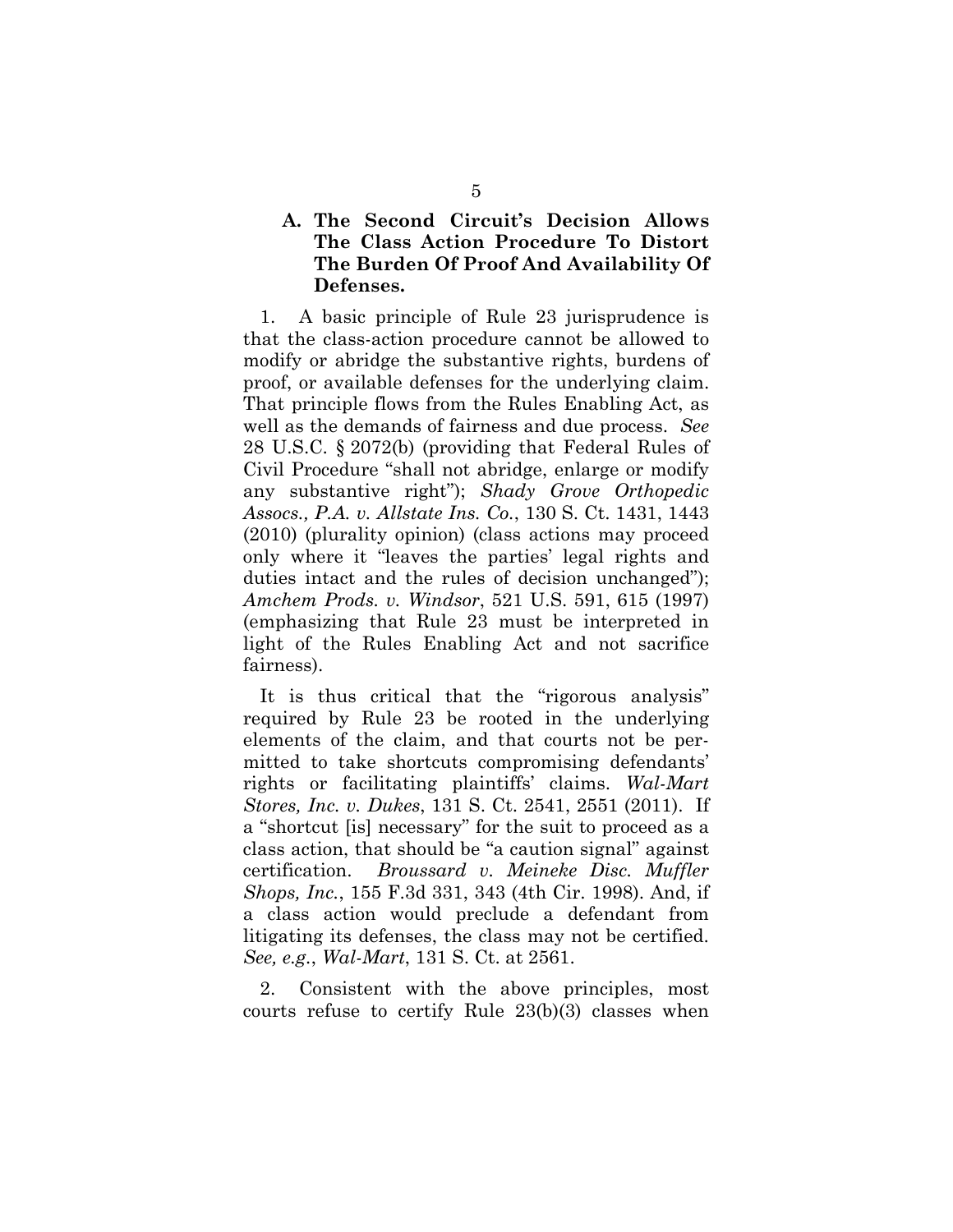individual reliance is at issue. *See, e.g.*, *Sandwich Chef of Tex. v. Reliance Nat. Indem. Ins. Co.*, 319 F.3d 205, 219 (5th Cir. 2003) ("Individual findings of reliance necessary to establish RICO liability and damages preclude [certification]") (internal quotation marks and alternations omitted).As these courts recognize, the chain of causation in such cases largely depends on multiple steps that vary greatly from person to person and simply cannot be determined on a classwide basis. For instance, a finding of reliance turns on: (a) what representations the person received and was aware of; (b) what other knowledge the person had that would inform his interpretation of the representation or his decision to transact; and (c) whether the person entered into the transaction based on the alleged misrepresentation or for some other unrelated reason.

Moreover, even if circumstantial evidence, such as the mere fact of purchase following an alleged misrepresentation, were sufficient to meet plaintiffs' initial burden, the defendant should be allowed to raise such issues in defense of the claim. For example, in *In re St. Jude Medical, Inc.*, 522 F.3d 836 (8th Cir. 2008), the plaintiffs alleged state consumer fraud claims arising from representations about the efficacy of a heart valve, and the Eighth Circuit reversed class certification. The court correctly held that even if state precedent allowed reliance to be established by circumstantial, generalized proof, it could "not prohibit *St. Jude* from presenting direct evidence that an individual plaintiff … did not rely on representations from St. Jude." *Id.* at 840 (emphasis omitted). The court observed that a number of patients did not receive any material representations while two of the five named plaintiffs did not remember hearing anything about the unique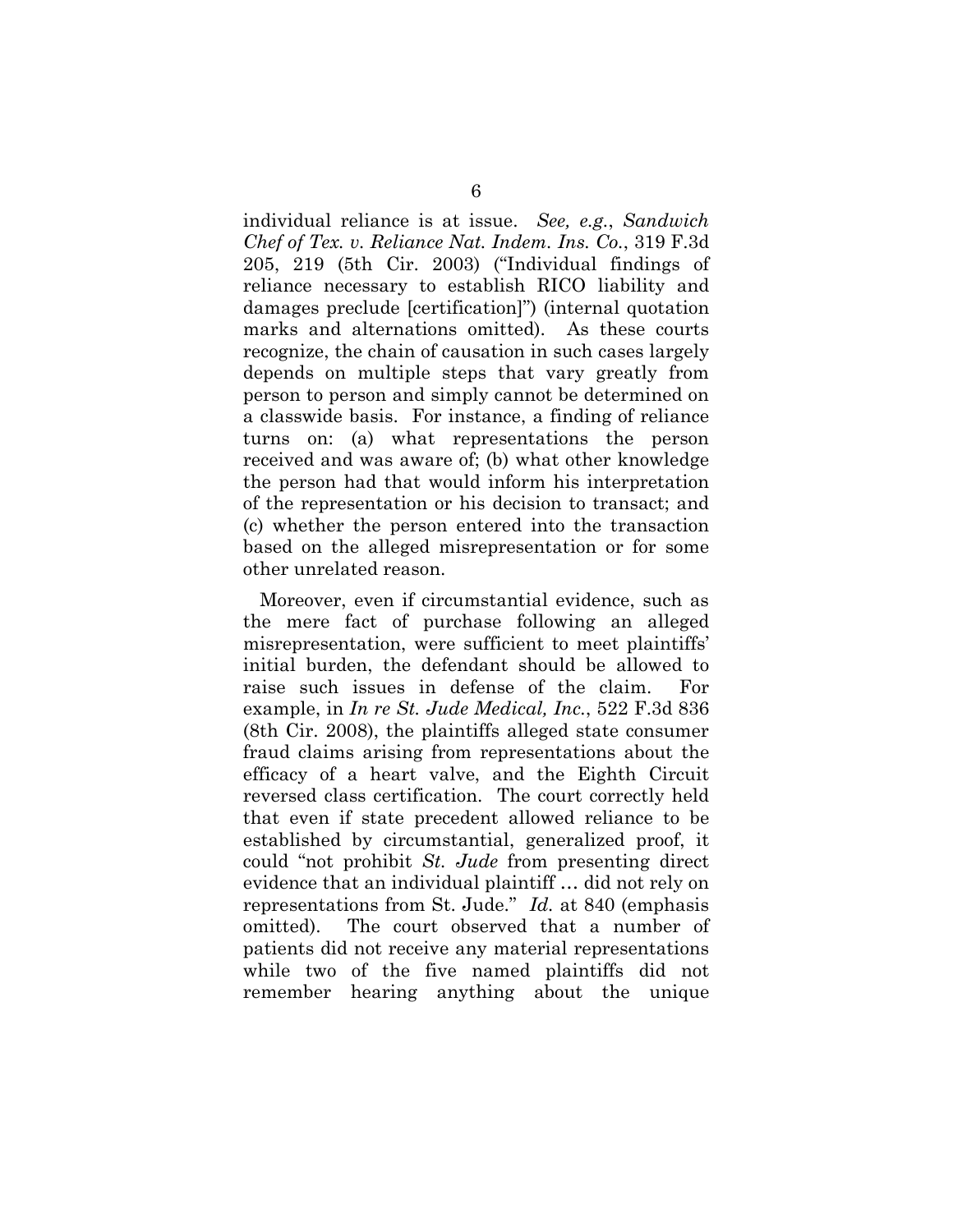qualities of the valve. The court found such matters "highly relevant and probative" on the ultimate issue of whether the injury (the purchase) could be traced to the alleged misrepresentation. *Id.*

The Ninth Circuit's decision in *Poulos v. Caesars World, Inc.*, 379 F.3d 654 (9th Cir. 2004), is to similar effect. That case involved an alleged uniform misrepresentation and fraudulent concealment about how electronic gaming machines operated, and the court rejected Plaintiffs' arguments, which were variously framed as either a presumption of reliance or inference from circumstantial evidence. The court explained that, because there was "no single, logical explanation" for gambling or what players expected from the machines, plaintiffs could not rely on a circumstantial or "common sense" inference that all class members were misled. *Id.* at 667-68.

Numerous cases from other circuits are in accord. *See, e.g., Zimmerman v. Bell*, 800 F.2d 386, 390 (4th Cir. 1986) (securities fraud claims not amenable to class treatment where knowledge and availability of information varied); *Contos v. Wells Fargo Escrow Co.*, No. C08-838Z, 2010 WL 2679886, at \*9 (W.D. Wash. July 1, 2010) (denying certification of state unfair practices claim alleging inflated escrow fees due to need to evaluate specific circumstances of transactions); *Dungan v. Acad. at Ivy Ridge*, 249 F.R.D. 413, 416-17 (N.D.N.Y. 2008) (reliance on alleged misrepresentation about school's accreditation would be defeated by evidence that students could enroll regardless of ability to issue credits or diplomas).

3. The courts below, however, charted their own path and elided these issues by adopting an "invoice theory" of presumed classwide reliance. Under this theory, the courts reasoned, each invoice contained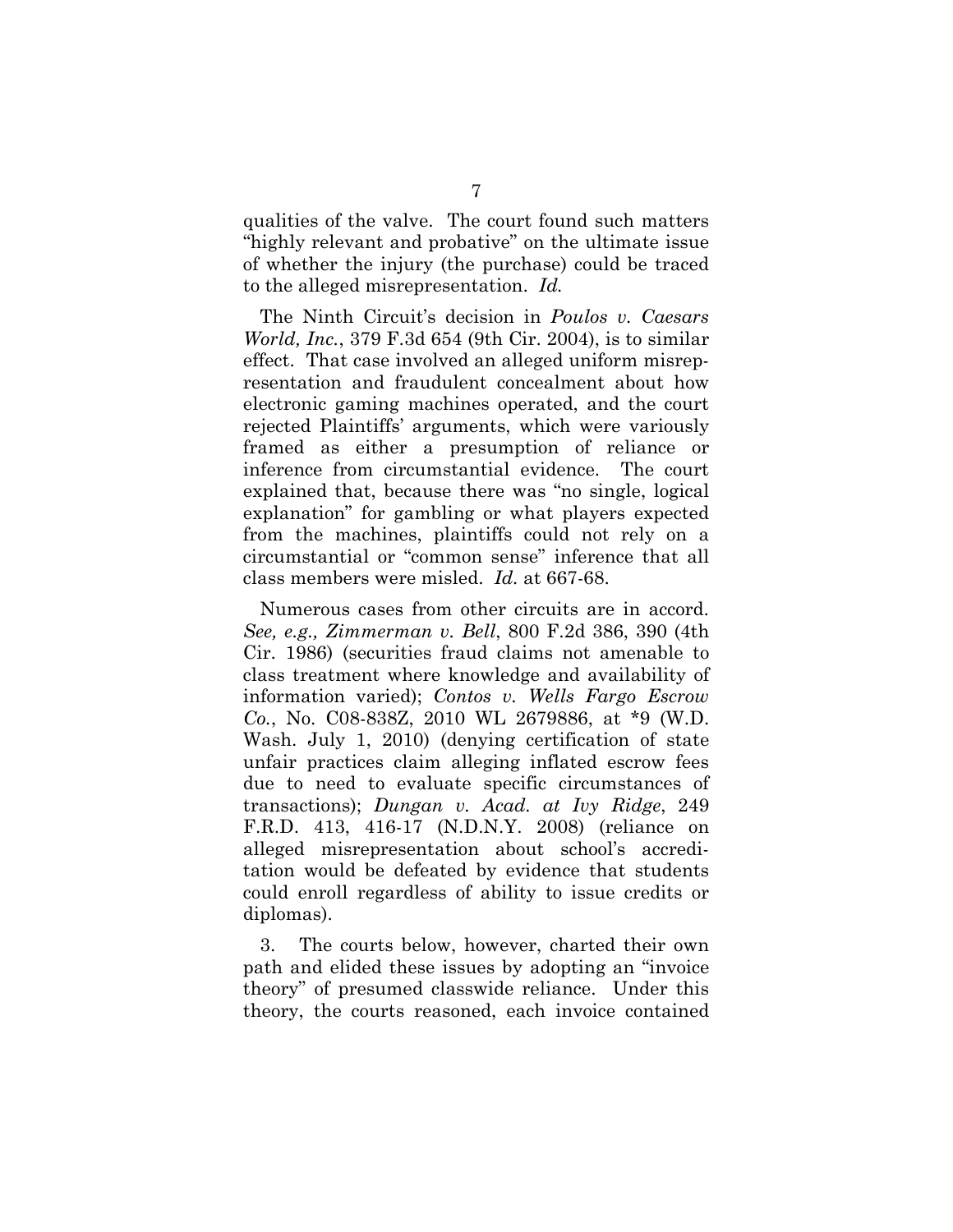an "implicit" misrepresentation that the "cost" component of the price was derived from an independent, third-party invoice as opposed to a VASP controlled by defendant. Pet. App. 15a-16a, 19a. According to the court, the *only* way to rebut this presumption would be to show specific knowledge *of the allegedly fraudulent scheme*.

This theory is entirely meritless. Payment of an invoice is not evidence that all plaintiffs made payment for the same reasons or relied on any particular understanding about the cost-plus formula in doing so.

For example, some purchasers – like two of the named plaintiffs – may not have even read their contracts at the time of purchase and had no awareness or expectation that the price even had a "cost-component" to be calculated. Pet. 6; C.A. J.A. A1903, A1958-59, A1961. Those purchasers could not have relied on the cost-plus formula, any more than consumers can rely on advertising they never saw.

Moreover, purchasers were not locked into exclusive agreements with the defendant and could review published "order guides" to know the final invoice price *prior to deciding whether to place an order*. *See* Pet. 6. As a result, some class members likely purchased from defendant simply because it offered the best prices. Pet. 6, 23-24; C.A. J.A. A1905, A1924-25, A1952-53, A2420-21. Such purchasers would have been relying on the bottom-line prices *that they were quoted and invoiced*, and – similar to the gamers in *Poulos* – were not motivated by the internal workings of how the price was calculated or whether the VASPs were independent or not.

Still other purchasers may have paid despite being well aware that foodservice distributors set the "cost"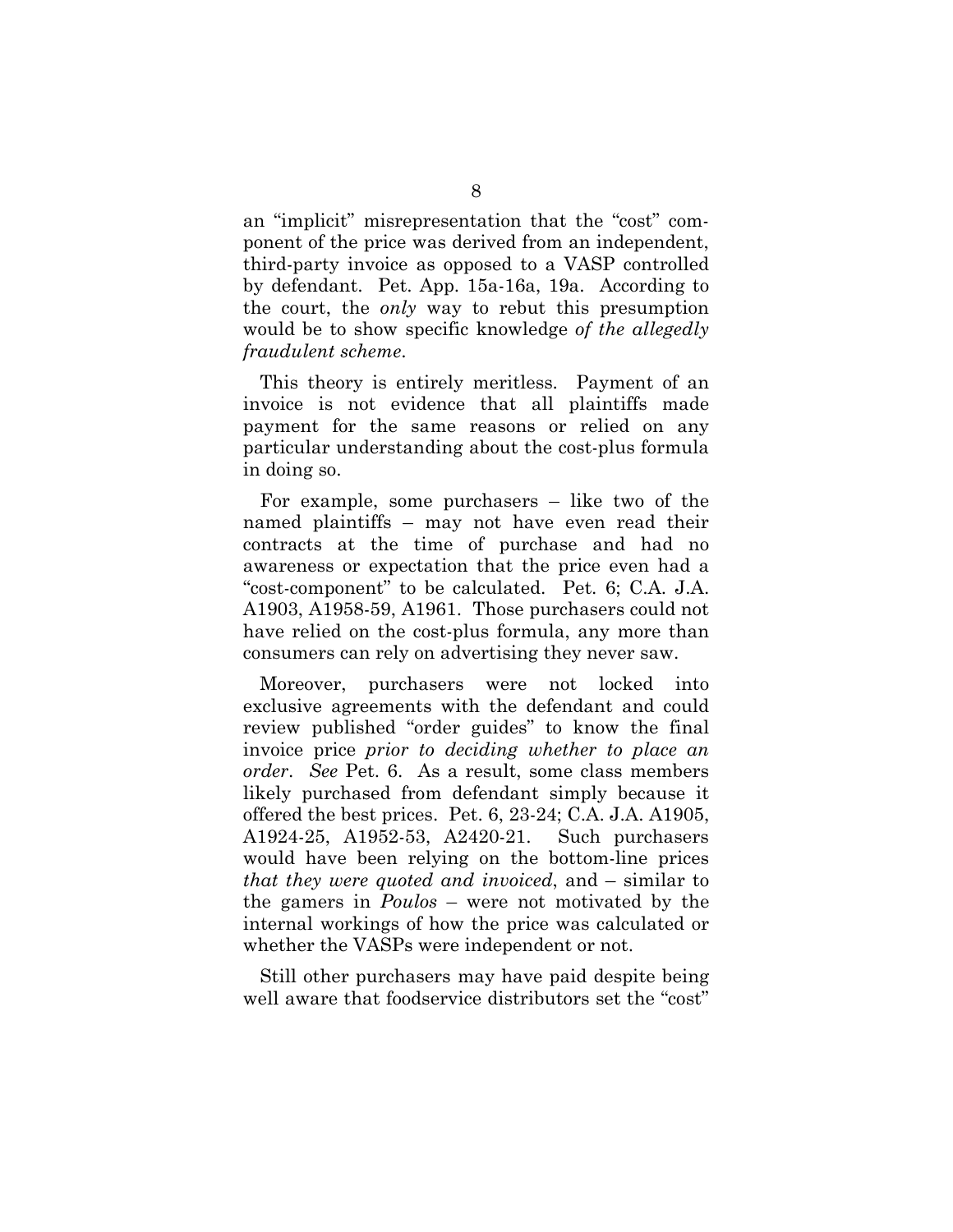component themselves or through controlled entities. The district court recognized that "the plaintiffs' alleged knowledge of the VASP system is a strongly contested factual dispute," Pet. App. 58a, and the defendant also cited survey evidence of substantial, though varied, knowledge among customers about the practice, *see* C.A. J.A. A2445-46.[2](#page-15-0) Regardless of whether any customer had full knowledge of defendant's VASP system (as the courts below required), the relative mix of knowledge and motivation would be at issue for determining causation in any individual trial and would differ from customer to customer.

To be sure, *some* plaintiffs might have paid because they relied on their assumption that the "cost" component of the price was derived from an independent third-party. But making that determination for one plaintiff would not resolve the issue for other customers. Rather, adjudicating reliance depends on each plaintiff's individual facts and circumstances, and there is no reason to relieve plaintiffs of their burden of proof simply because they are litigating as class.

Yet, by holding that the defendant lacked any evidence to rebut this classwide presumption, the court effectively shifted the burden of proof and

 $\overline{a}$ 

<span id="page-15-0"></span><sup>2</sup> In particular, 17 of 19 class members surveyed stated that they knew that distributors "set the 'cost' component for private label products under cost plus contracts from an invoice issued by itself or a company it controls." C.A. J.A. A2445. And 28 of 32 class members surveyed understood "that foodservice distributors, such as USF, had an internal profit or inside margin in the cost component of their private label sold on a cost-plus basis and use or have used 'value added service providers' or other middleman vendors for private label or national brands." *Id*.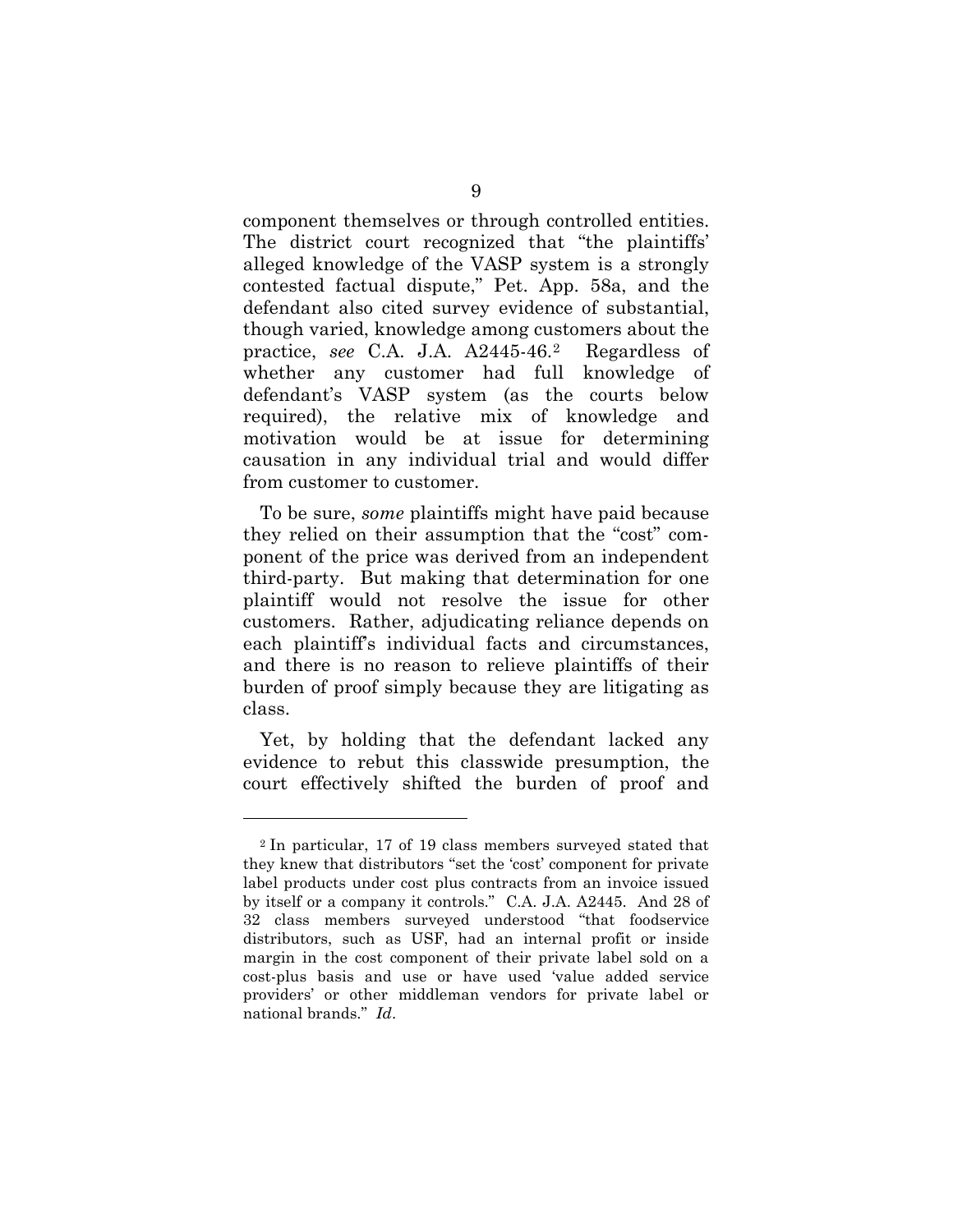precluded the Defendant from raising arguments that would be "highly relevant and probative" in any *individual* trial, *In re St. Jude Medical, Inc.*, 522 F.3d at 840 – including that plaintiffs and many class members were invoiced for *exactly the price they expected* when they ordered defendant's products based on the published price lists. Compounding its error, the court also pretermitted defendant's ability to obtain evidence pertinent to the reliance determination. At the very least, a defendant should be allowed to take discovery of each plaintiff claiming reliance to determine whether the plaintiff in fact individually relied. Even if *some* putative class members could show that they relied on a particular expectation, such proof would not resolve the claim for every class member.

### **B. Limiting The "Presumption Of Reliance" In Class Actions Is A Matter Of National Importance.**

Presuming reliance based on nothing more than payment has vast significance, transcending RICO cases. For example, many states' "deceptive trade practice" laws require reliance. *See, e.g., Kuehn v. Stanley*, 91 P.3d 346, 351 (Ariz. Ct. App. 2004); *Jarrett v. Panasonic Corp. of N. Am.*, No. 4:12-cv-00739-SWW, 2013 U.S. Dist. LEXIS 97983, at \*32 (E.D. Ark. June 21, 2013) ("[A]n ADTPA claim requires each class member to prove reliance on the allegedly fraudulent conduct and that such fraudulent conduct caused damage."); *Garcia v. Medved Chevrolet, Inc.*, 240 P.3d 371, 380 (Colo. App. 2009), *aff'd*, 263 P.3d 92 (Colo. 2011); *Stephenson v. Capano Dev., Inc.*, 462 A.2d 1069, 1074, 1077 (Del. 1983) (a showing of reliance required in actions seeking damages); *Captain & Co. v. Stenberg*, 505 N.E.2d 88, 98-99 (Ind. Ct. App. 1987); *Benedict v. Altria Grp.*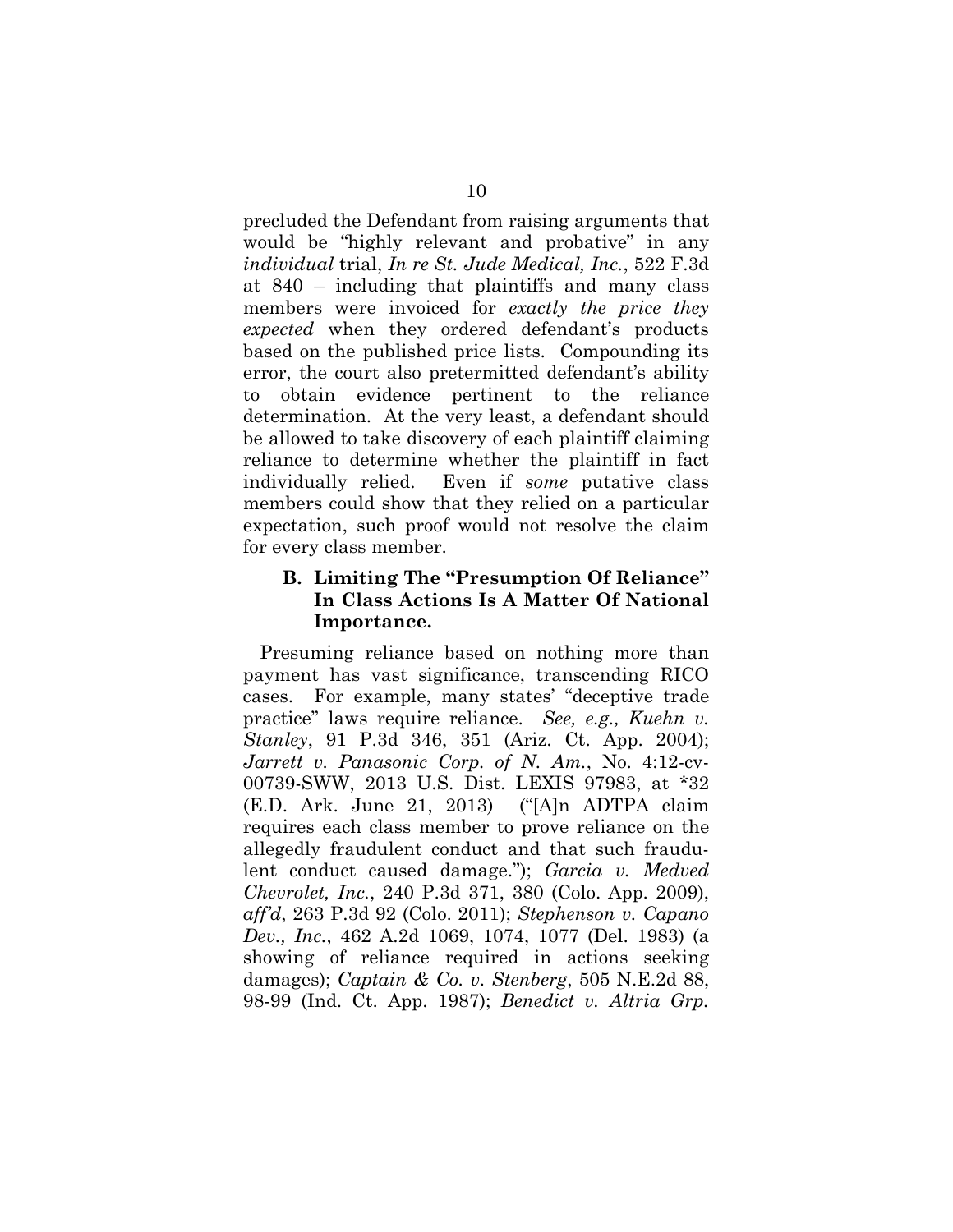*Inc.*, 241 F.R.D. 668, 679-80 (D. Kan. 2007); *Tucker v. Boulevard At Piper Glen LLC*, 564 S.E.2d 248, 251 (N.C. Ct. App. 2002) ("the plaintiff must show 'actual reliance' on the alleged misrepresentation in order to establish" proximate causation); *Amato v. Gen. Motors Corp.*, 463 N.E.2d 625, 628-29, (Ohio Ct. App. 1982) (indicating that reliance is an element of plaintiffs' consumer protection claim under Ohio Rev. Code Ann. §§ 1345.01 et seq.); *Feitler v. Animation Celection, Inc.*, 13 P.3d 1044, 1047 (Or. Ct. App. 2000) (for alleged misrepresentatives, "the causal 'as a result of' element requires proof of reliance-in-fact by the consumer"); *Weinberg v. Sun Co*, 777 A.2d 442, 446 (Pa. 2001) (consumer protection statute incorporates "traditional common law elements of reliance and causation"); *Nw. Pub. Serv. v. Union Carbide Corp.*, 236 F. Supp. 2d 966, 973-74 (D.S.D. 2002) (statute "require[s] proof of an intentional misrepresentation or concealment of a fact on which plaintiff relied and that caused an injury"); Tex. Bus. & Com. Code  $\S$  17.50(a)(1) (requiring act or practice to be a "producing cause" of damages and "relied on by a consumer to the consumer's detriment"); *Weiss v. Cassidy Dev. Corp.*, No. 206766, 2003 WL 22519650, at \*2 (Va. Cir. Ct. Aug. 18, 2003) ("[a]llegations of misrepresentation of fact [under the VCPA] must include the elements of fraud," including "reliance by the party misled"); *White v. Wyeth*, 705 S.E.2d 828, 837 (W. Va. 2010) (plaintiff must prove reliance under the West Virginia consumer protections statute when affirmative misrepresentation is alleged).

Other state statutes require proof of causation. Ala. Code § 8-19-10(a) (unlawful conduct must "cause[] monetary damage to a consumer"); Alaska Stat. § 45.50.531(a) ("ascertainable loss" must be incurred "as a result of" violation of statute); Fla. Stat.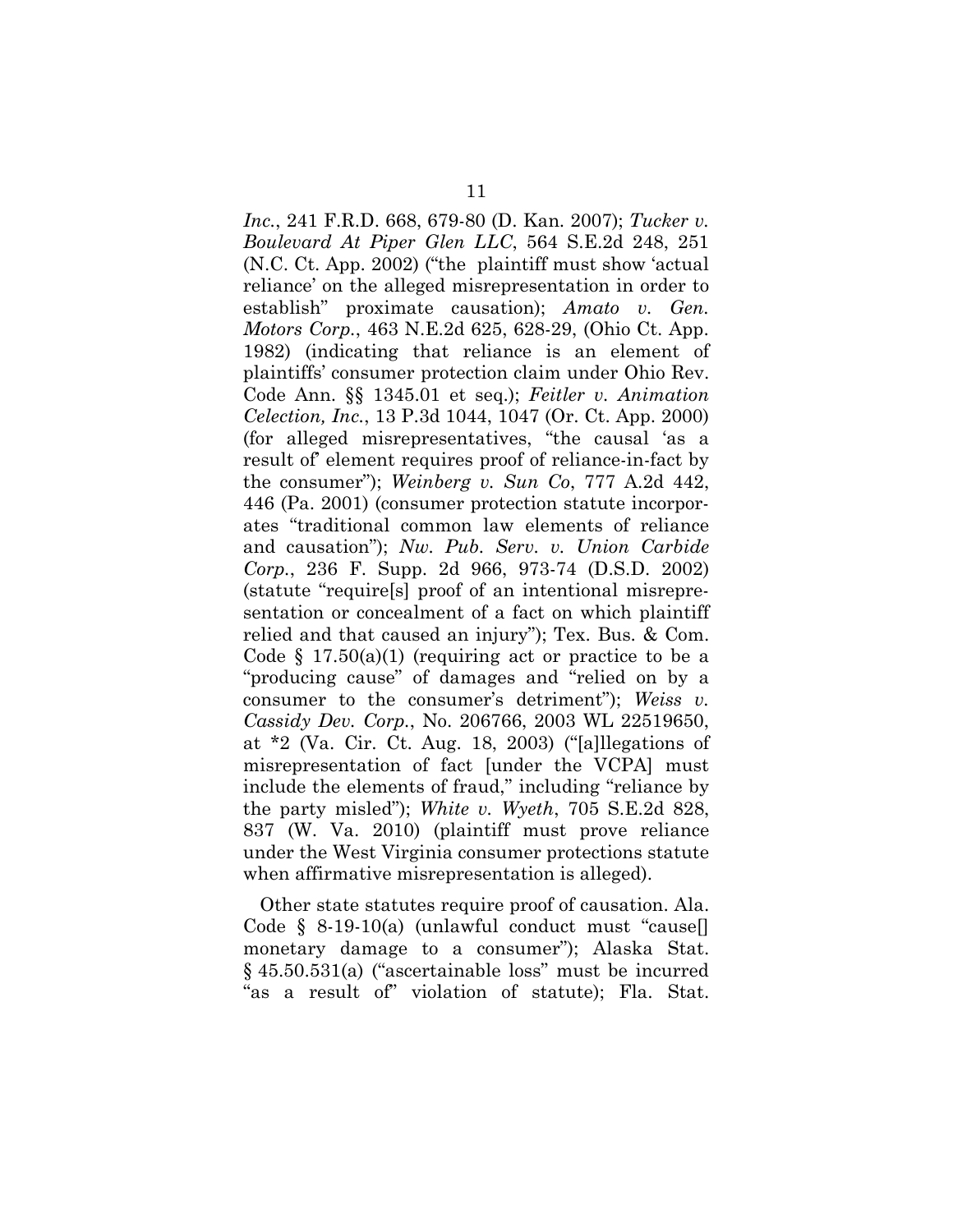$§ 501.211(2)$  (must show a "loss as a result" of violation of statute to recover damages); Idaho Code Ann. §48-608(1) ("ascertainable loss" must be incurred "as a result of" of unlawful act); *Oliveira v. Amoco Oil Co.*, 776 N.E.2d 151, 160 (Ill. 2002) (citing Ill. Comp. Stat. 505/10a(a)); *Woods v. Walgreen Co.*, No. 3:01CV-646-S, 2003 WL 1239364, at \*3 (W.D. Ky. Mar. 17, 2003); La. Rev. Stat. Ann. § 51:1409(A) (loss must have occurred "as a result of the use or employment by another person of an unfair or deceptive method, act or practice"); Md. Code Ann., Com. Law  $\S$  13-408(a) (action for damages requires injury or loss "as the result" of proscribed practice); *Fraser Eng'g Co. v. Desmond*, 524 N.E.2d 110, 113 (Mass. App. Ct. 1988); Mich. Comp. Laws  $§$  445.911(2), (3) (loss must be "as a result of a violation" of the Act); *Grp. Health Plan, Inc. v. Philip Morris, Inc.*, 621 N.W.2d 2, 13 (Minn. 2001); Miss. Code Ann. § 75-24-15(a) ("ascertainable loss" must be "a result of" unlawful acts); Mo. Rev. Stat. § 407.025(1) (same); Neb. Rev. Stat. Ann. § 59-1609 ("Any person who is injured" by a violation of the act may bring claim); Nev. Rev. Stat. § 41.600(1) (A claim may be brought by or on behalf of "any person who is a victim of consumer fraud."); N.H. Rev. Stat. Ann. § 358-A:10-a (allows any person injured to bring a claim and to bring a class action "if the unlawful act or practice has caused similar injury to numerous other persons"); *Cox v. Sears Roebuck & Co.*, 647 A. 2d 454, 464 (N.J. 1994) ("The 'causation' provision of N.J.S.A. 56:8-19 requires plaintiff to prove that the unlawful consumer fraud caused his loss."); N.M. Stat. Ann. § 57-12-10(B) (Any person who suffers a loss of money or property "as a result of" unlawful acts may bring an action.); *Stutman v. Chem. Bank*, 731 N.E.2d 608, 611-12 (N.Y. 2000) (stating that statute requires a showing of causation but not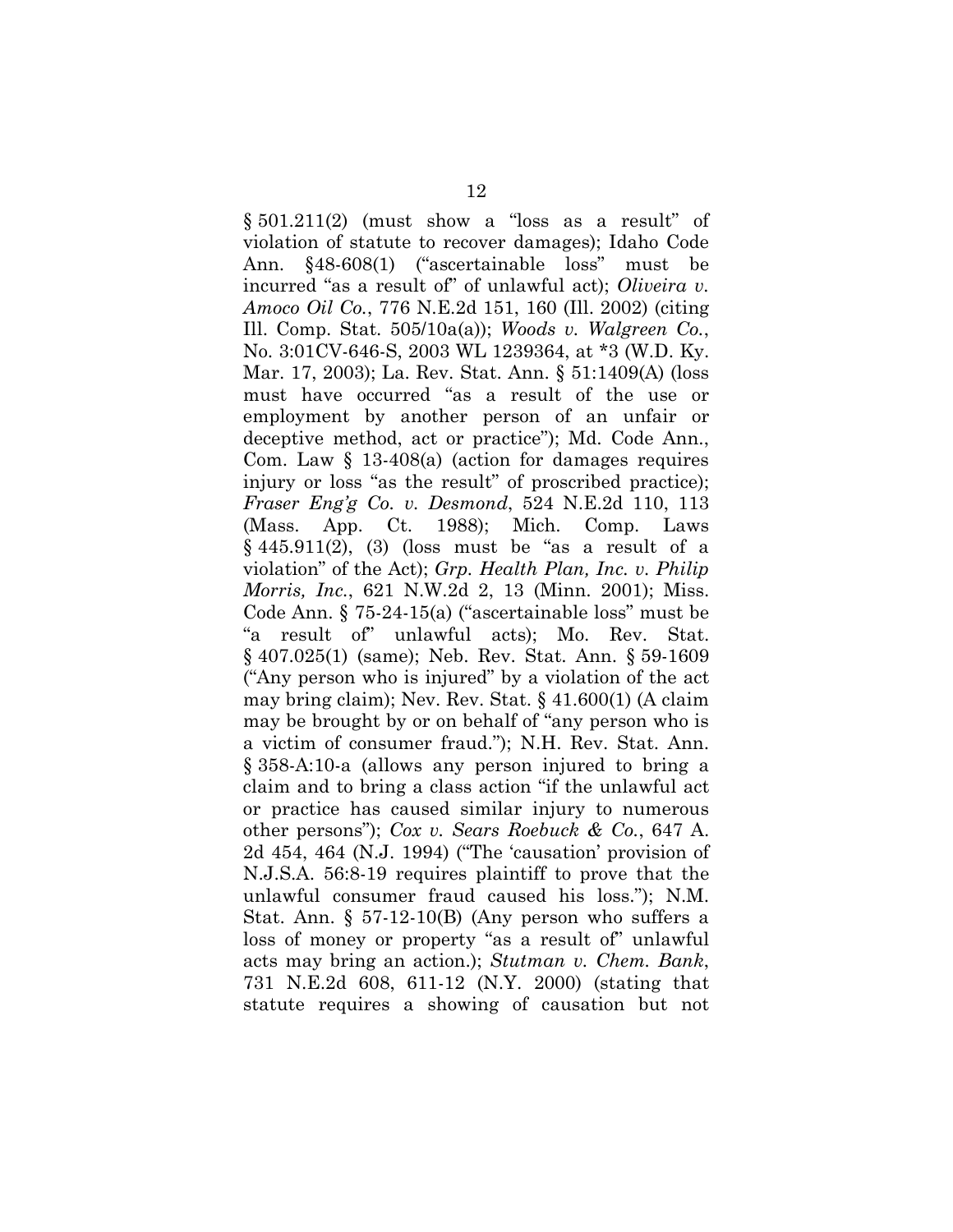reliance); *Wilson v. Blue Ridge Elec. Membership Corp.*, 578 S.E.2d 692, 694 (N.C. Ct. App. 2003) (stating that proximate causation is an element under the statute); *Patterson v. Beall*, 19 P.3d 839, 846-67 (Okla. 2000) ("[Okla. Stat. tit. 15, §761.1(A)] requires plaintiff to prove that his or her damages were caused by the defendant's unlawful practice."); R.I. Gen. Laws § 6-13.1-5.2(a) (ascertainable loss must be "as a result of the use or employment … of a method, act or practice declared unlawful"); S.C. Code Ann. § 39-5-140(a) (same); Tenn. Code Ann. ¶ 47-18- 109(a)(1) (same); Utah Code Ann. § 13-11-19(2) (same); *Pickett v. Holland Am. Line-Westours, Inc.*, 35 P.3d 351, 360 (Wash. 2001) ("An actionable private claim under Washington's CPA requires '[a] causal link ... between the unfair or deceptive acts and the injury suffered by plaintiff.") (alteration and omission in original); Wis. Stat.  $\S$  100.18(11)(b)(2) (pecuniary loss must be "because of a violation" of the statute); Wyo. Stat. Ann. § 40-12-108(a) (consumers must suffer damages "as a result of" the unlawful deceptive trade practice).

Class actions under these various state statutes frequently are tried in federal court under the jurisdiction provided by the Class Action Fairness Act. 28 U.S.C. § 1332(d). If causation and reliance can be inferred based upon mere payment of an invoice *without requiring reliance on the specific, underlying representation*, then causation and reliance will be presumed in virtually all cases brought by consumers or anyone else alleging deceptive trade practices.

Such a rule cannot be allowed to stand. As this Court has recognized, even at the pleading stage, causation plays a critical role in ensuring that a "largely groundless claim" is not pursued simply for the "*in terrorem* increment of the settlement value."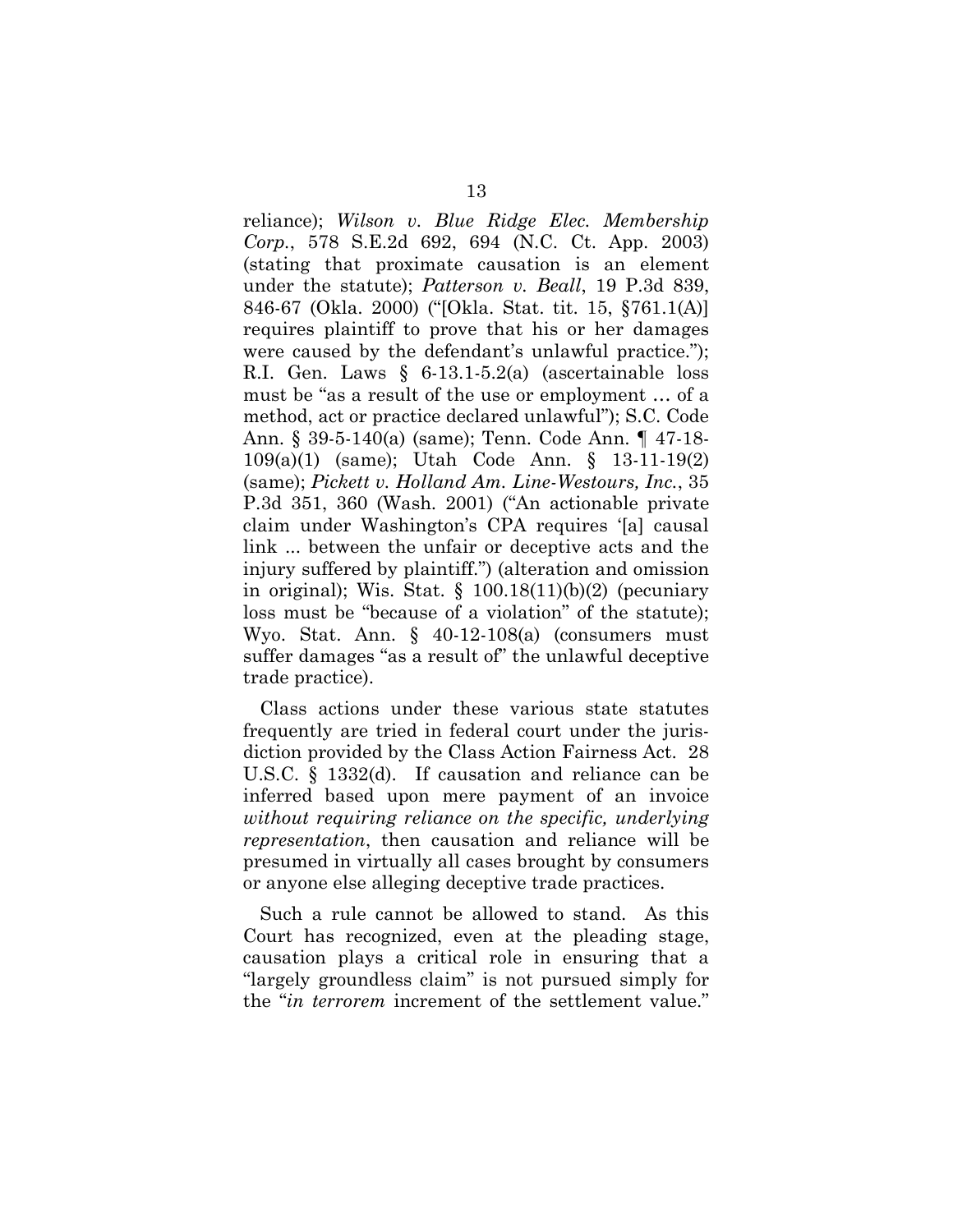*Dura Pharms., Inc. v. Broudo*, 544 U.S. 336, 347 (2005) (internal quotation marks omitted). Certifying a class by relaxing a causation or reliance requirement is even more dangerous, given that "[c]ertification of a large class may so increase the defendant's potential liability . . . that he may find it economically prudent to settle and to abandon a meritorious defense." *Coopers & Lybrand v. Livesay*, 437 U.S. 463, 476 (1978); *see also Deposit Guar. Nat'l Bank v. Roper*, 445 U.S. 326, 339 (1980) (observing that "[a] district court's ruling on the certification issue is often the most significant decision rendered in . . . class-action proceedings").

Indeed, courts across jurisdictions have observed the "enormous," "irresistible," or "hydraulic" pressure to settle following certification, simply to avoid the risk of ruinous liability, however remote. *See, e.g.*, *In re Hydrogen Peroxide Antitrust Litig.*, 552 F.3d 305, 310 (3d Cir. 2009) (observing "potential for unwarranted settlement pressure"); *Waste Mgmt. Holdings, Inc. v. Mowbray*, 208 F.3d 288, 293 (1st Cir. 2000) (noting that class certification may raise "the stakes of the litigation so substantially that the defendant likely will feel irresistible pressure to settle"); *Castano v. Am. Tobacco Co.*, 84 F.3d 734, 756 (5th Cir. 1996) (calling it "judicial blackmail" that class certification creates an "insurmountable pressure" to settle to avoid risk of "all-or-nothing verdict," even if unlikely). Numerous studies and surveys have likewise shown that cases overwhelmingly settle following class certification. *See, e.g.*, Richard A. Nagareda, *Aggregation and Its Discontents: Class Settlement Pressure, ClassWide Arbitration, and CAFA*, 106 Colum. L. Rev. 1872, 1875 (2006); Barbara J. Rothstein & Thomas E. Willging, Fed. Judicial Ctr.,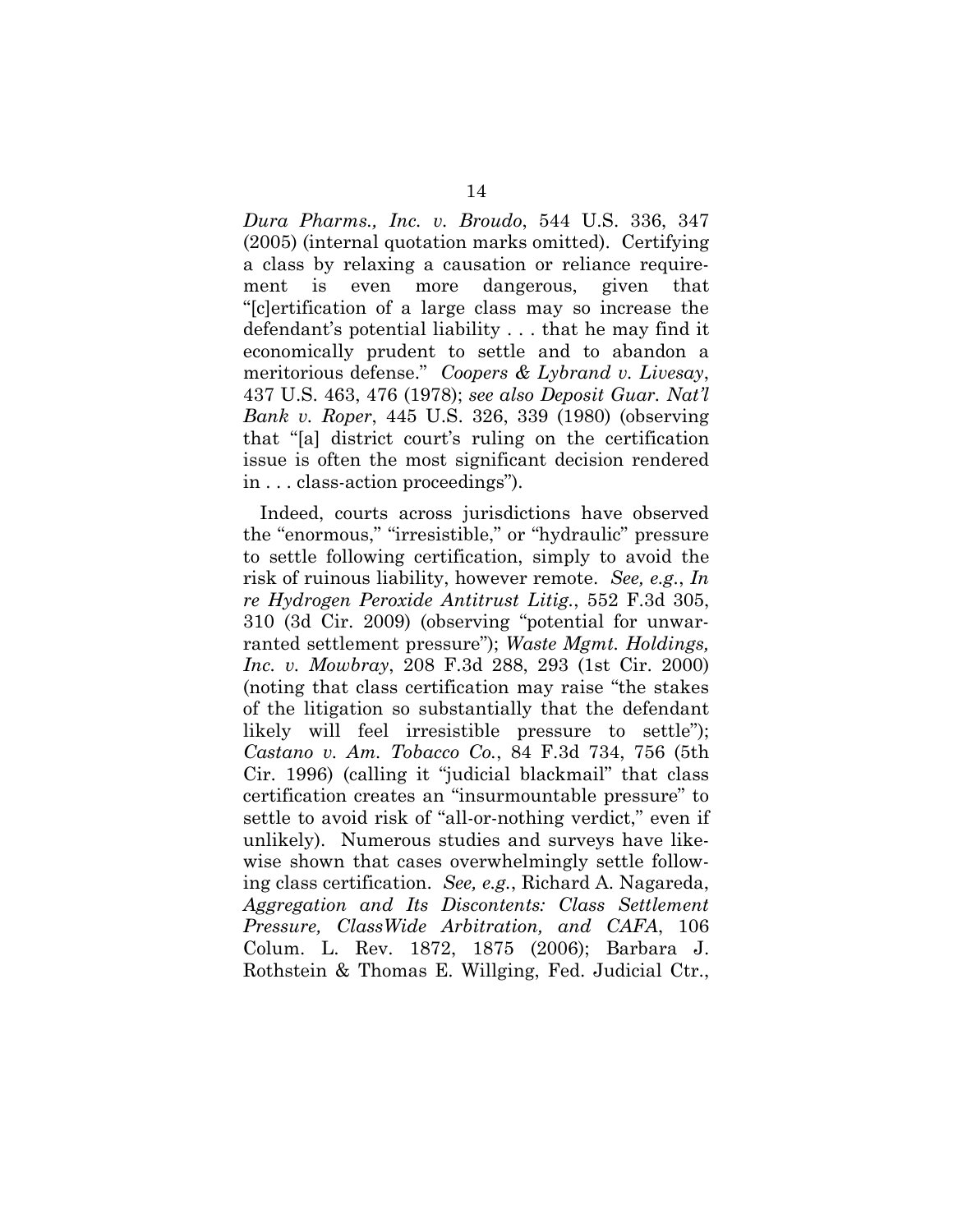### *Managing Class Action Litigation: A Pocket Guide for Judges* 6 (2005).

Accordingly, engaging in inferences or presumptions that relieve plaintiffs of their burden on a critical element of a classwide claim is destined to invite abusive strike lawsuits. This Court should accept immediate review to provide guidance on this important issue.

### **II. THE COURT SHOULD ACCEPT REVIEW TO ADDRESS THE SCOPE OF RICO DAM-AGES.**

This Court's intervention is all the more necessary because the threat of abusive class actions is magnified in the RICO context, in which treble damages are at stake. And, here, the Second Circuit accentuated the problem even more by permitting the class to seek contract-expectation damages, deepening an existing inter-circuit split.

RICO allows for treble damages and attorneys' fees to "[a]ny person injured in his business or property by reason of" repeated racketeering activities. 18 U.S.C. § 1964(c). Courts of appeals have long recognized the "restrictive significance" of this narrow injury requirement. *Steele v. Hosp. Corp. of Am.*, 36 F.3d 69, 70 (9th Cir. 1994) (quoting *Reiter v. Sonotone Corp.*, 442 U.S. 330, 339 (1979)). But they have nonetheless diverged in applying it where RICO claims relate to, or arise out of, contractual dealings.

The Fifth, Sixth, Eighth, and Ninth Circuits have held that expectation damages are never compensable under RICO because they do not fit the definition of injury to "business or property." Those courts limit RICO damages to "a concrete financial loss, and not mere injury to a valuable intangible property interest," such as a contractual expectation.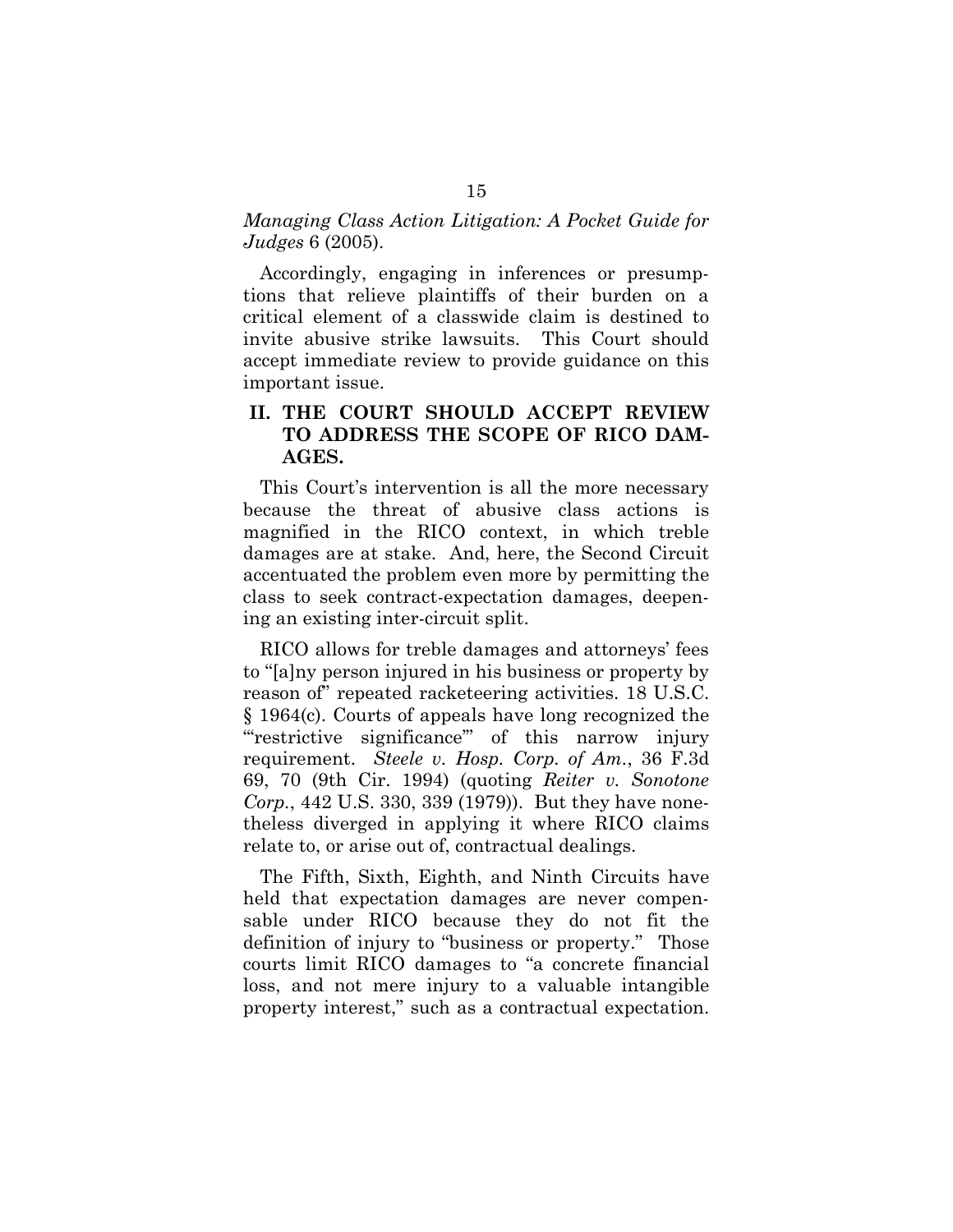*Chaset v. Fleer/Skybox Int'l, LP*, 300 F.3d 1083, 1087 (9th Cir. 2002); s*ee also Jackson v. Sedgwick Claims Mgmt. Servs., Inc.*, 731 F.3d 556, 566 (6th Cir. 2013) (en banc) (holding that "racketeering activity leading to a loss or diminution of benefits the plaintiff expects to receive under a workers' compensation scheme does not constitute an injury to 'business or property' under RICO"); *Regions Bank v. J.R. Oil Co.*, 387 F.3d 721, 730 (8th Cir. 2004); *Price v. Pinnacle Brands*, *Inc.,* 138 F.3d 602, 607 (5th Cir. 1998) (per curiam).

In direct conflict with these decisions, the Seventh Circuit has allowed expectancy damages, at least when the racketeering activity came after, and was designed to thwart, an undisputed contractual right and expectancy. *See Liquid Air Corp. v. Rogers*, 834 F.2d 1297, 1310 (7th Cir. 1987) (awarding rental income as damages where defendants falsified return receipts in order to steal the product).[3](#page-22-0) 

Until the decision below, the Second Circuit appeared to be aligned with the courts holding that expectation damages are unavailable in RICO cases. In a prior decision, the Second Circuit held that expectancy damages are "generally unavailable in RICO suits," *McLaughlin v. Am. Tobacco Co.*, 522 F.3d 215, 228 (2d Cir. 2008), because it is all but impossible to "explain[] how a party's expectation can constitute business or property." *Id.* (internal quotation marks omitted). In the decision below, however, the court limited its prior rule to fraud-inthe-inducement cases and held that when plaintiffs allege that fraud occurred *after* the expectancy arose, they state a valid claim under RICO. Pet. App. 25a-

 $\overline{a}$ 

<span id="page-22-0"></span><sup>3</sup> *See also* Pet. 15 (citing *Wishnefsky v. Carroll*, 44 F. App'x 581, 582 (3d Cir. 2002); *Scivally v. Graney*, No. 93-2075, 1994 WL 140413, at \*3 (1st Cir. Apr. 15, 1994) (per curiam)).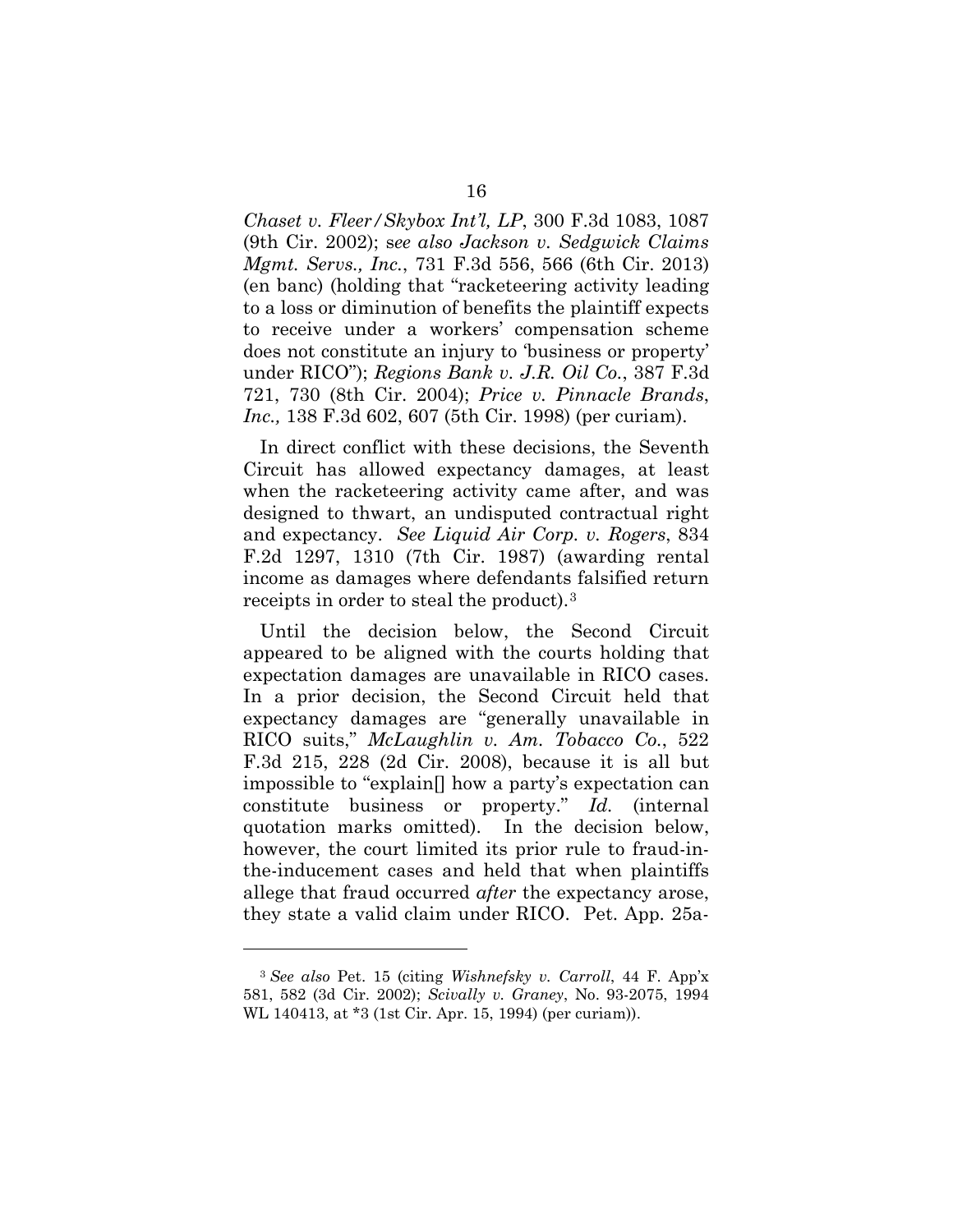26a. Thus, the court cast its lot with the Seventh Circuit. Indeed, the Second Circuit went a step further in finding that RICO damages could be based on *a disputed* contractual expectancy that is the subject of a concurrently litigated breach of contract claim.[4](#page-23-0)

Because this case involves a sprawling class action with serious *in terrorem* effects, this Court's immediate resolution of the split is necessary. The ultimate question is whether RICO should be a vehicle for federalizing breach of contract law and providing treble damages for a willful breach. Even in a nonclass action, this basic question about the intersection of RICO and state contract law would warrant this Court's intervention. But when the stakes are multiplied by 75,000, timely review is all the more paramount.

Were this case to be litigated to final judgment—or, more likely, until a settlement is reached—tens of thousands of class members would receive an enormous, undeserved, and utterly unprecedented windfall. Contracting parties who did not rely on the alleged fraud, and who may even have paid the lowest prices on the highly competitive market, would receive treble damages based on an expectation they never had. Because of the "intrusion of the draconian civil RICO remedies," *Young v. W. Coast Indus. Relations Ass'n*, 763 F. Supp. 64, 71 (D. Del. 1991),

 $\overline{a}$ 

<span id="page-23-0"></span><sup>4</sup> It is also worth noting that many of the plaintiffs here seek an expectation interest that arose only because of the alleged RICO violation itself, and thus the alleged racketeering actually *created* their expectancy in prices. *See* Pet. 16-17. In that respect as well, the Second Circuit appears to have pushed beyond the boundaries previously set by other courts. But, regardless, the decision below underscores that there is a wellentrenched split that will not go away on its own.